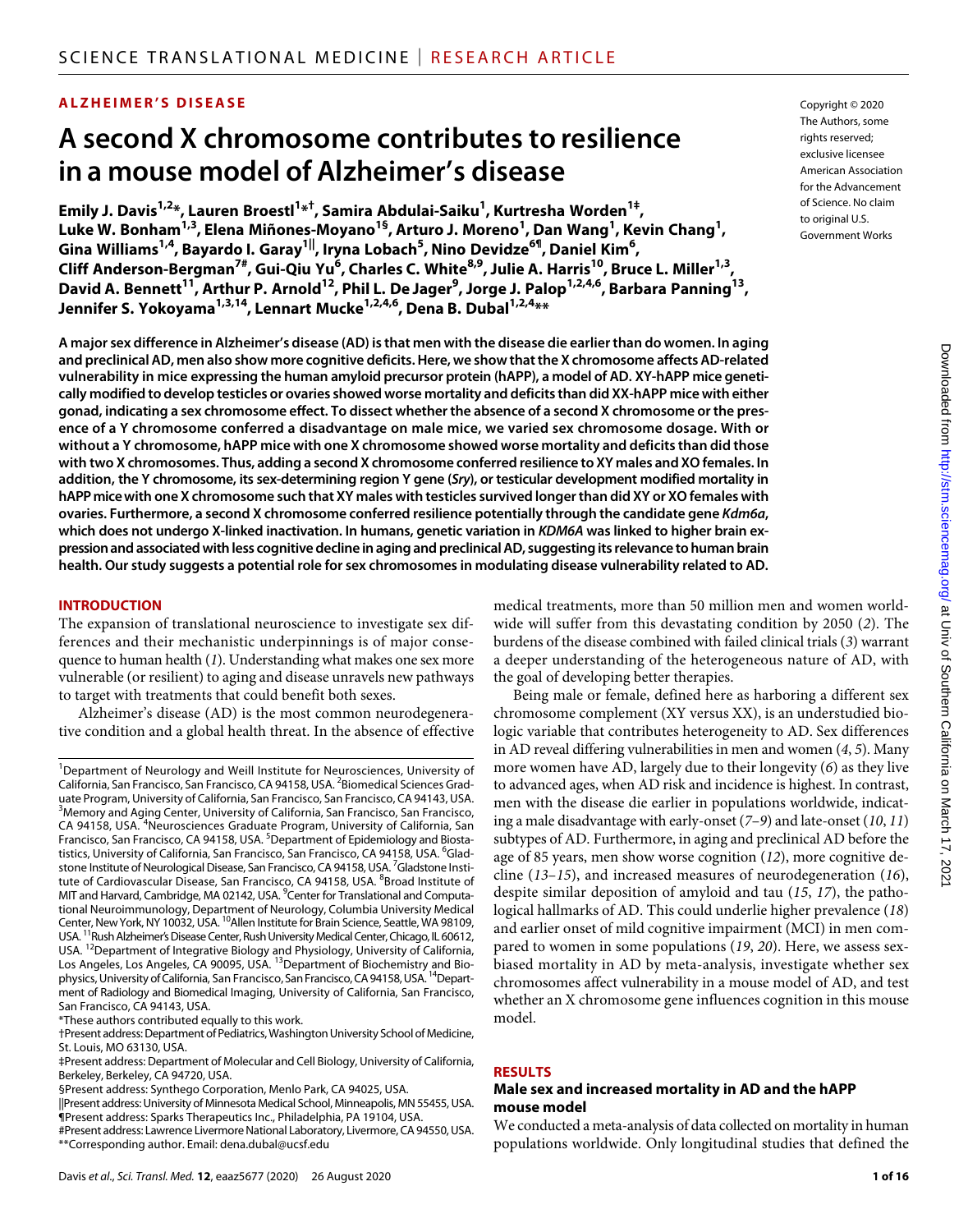time variable as age of disease onset or duration of disease after onset were included; cross-sectional studies were excluded. Our metaanalysis showed that male sex increased risk for death in AD by 62% compared to female sex [male hazard ratio (HR) 1.63, CI 1.45 to 1.84, *P* < 0.0001; Fig. 1]. We then examined mortality in transgenic mice that expressed mutated forms of the human amyloid precursor protein (hAPP) (line J20) (*21*) and exhibited premature death, cognitive impairments, and pathological markers of the disease. Male hAPP mice died significantly earlier than did female hAPP mice on two genetic backgrounds, C57BL6/J (*P* < 0.001; Fig. 2A) and a mixed F1 generation of C57BL6/J crossed with FVB/N (*P* < 0.05; fig. S1).

Men and women undergo depletion of circulating gonadal hormones with aging (*22*–*24*), but mice do not (fig. S2) (*25*, *26*). Because AD is a disease of aging, we simulated human reproductive aging in male and female nontransgenic and hAPP mice by gonadectomy to deplete circulating hormones (Fig. 2B) and assessed survival in gonadectomized male and female hAPP mice. Male hAPP mice still died significantly faster than did female mice (*P* < 0.05; Fig. 2C). We explored whether hAPP mice showed a sex difference in cognitive functions independent of gonadal hormones. To reduce confounders, equalize hormones between sexes, and model reproductive aging of humans, we gonadectomized all nontransgenic and hAPP mice.

# **Male sex increases cognitive and molecular deficits in hAPP mice**

We tested spatial learning and memory of gonadectomized mice in the Morris water maze and found that hAPP mice were impaired (*P* < 0.05; Fig. 2D). However, male hAPP mice traveled significantly longer distances to find the hidden platform than did females, indicating poorer learning capacity ( $P < 0.05$ ; Fig. 2D). In a probe trial, male hAPP mice lacked memory retention, in contrast to all other groups (Fig. 2E). All mice located the target platform equally well when visible (Fig. 2D), and male and female mice within each group swam at equal speeds, although hAPP mice overall swam marginally slower (*P* < 0.001; fig. S3A).

In passive avoidance testing, which measures hippocampus- and amygdala-dependent fear memory, male hAPP mice, but not females, quickly reentered the dark chamber where they received a shock during training (*P* < 0.05; Fig. 2F). Male hAPP mice, but not females, lost the fear memory ( $P < 0.05$ ; Fig. 2, G and H). Male vulnerability to deficits was significant with gonadectomy at young, middle, or old life stage ( $P < 0.05$  to  $P < 0.001$ ; fig. S4), across a range of cognitive and behavioral tasks ( $P < 0.05$  to  $P < 0.001$ ; fig. S4), and in an independent transgenic line of hAPP mice, hAPP-J9, which showed milder deficits (*P* < 0.05; fig. S5) (*21*, *27*, *28*).

Male hAPP mice showed significantly decreased expression of the neuronal activity–related protein calbindin (*P* < 0.05; Fig. 2I) in the hippocampus. Male and female hAPP mice did not differ in soluble  $\beta$ -amyloid (A $\beta$ ) (Fig. 2J) or protein expression of hAPP, total tau, and phospho-tau in the hippocampus (figs. S6, A to D, and S7) when cognitive and behavioral deficits had emerged (3 to 4 months). They also did not differ in amyloid plaque deposition (Fig. 2, K and L, and fig. S8) during middle age (14.5 to 15 months); however, females tended to show more plaques at a very old age (24 to 27 months) (fig. S9) as previously observed (*29*), despite decreased behavioral deficits compared to males.

| Study or subgroup                                    | Country            | Male                                | Female    | <b>Total N</b> |                                     | HR                    | 95% CI                   | Weight | Ref   |
|------------------------------------------------------|--------------------|-------------------------------------|-----------|----------------|-------------------------------------|-----------------------|--------------------------|--------|-------|
| Heyman 1987 <sup>ª</sup> , Duke                      | <b>USA</b>         | <b>NA</b>                           | <b>NA</b> | 81             | $\mathbf{I}$                        | 2.95                  | (NA)                     | 0.0%   | (8)   |
| <b>Burns 1991</b>                                    | England            | 37                                  | 141       | 178            |                                     | 1.82                  | (1.06; 3.13)             | 3.9%   | (99)  |
| Beard 1994                                           | <b>USA</b>         | <b>NA</b>                           | <b>NA</b> | 960            |                                     | 1.78                  | (1.52; 2.08)             | 12.0%  | (97)  |
| Bracco 1994 <sup>ª</sup>                             | Italy              | 40                                  | 55        | 95             | $\blacksquare$                      | 1.12                  | $(NA)^e$                 | 0.0%   | (98)  |
| Stern 1995, WHICAP                                   | <b>USA</b>         | 61                                  | 185       | 246            |                                     | 2.00                  | (1.22; 3.27)             | 4.5%   | (103) |
| Stern 1997, Predictors                               | <b>USA</b>         | 96                                  | 140       | 236            |                                     | 2.02                  | (1.30; 3.14)             | 5.3%   | (11)  |
| Thomas 1997 <sup>ª</sup>                             | Scotland           | 156                                 | 295       | 451            |                                     |                       | $1.41$ $(1.13; 1.76)$    | 10.1%  | (104) |
| Thomas 1997 <sup>b</sup>                             | Scotland           | 237                                 | 147       | 384            |                                     |                       | $1.41$ $(1.11; 1.79)$    | 9.7%   | (104) |
| Aguero-Torres 1998, Kungsholmen Sweden               |                    | 142                                 | 81        | 223            |                                     | 1.75                  | (1.20; 2.57)             | 6.2%   | (95)  |
| Claus 1999                                           | <b>Netherlands</b> | 64                                  | 93        | 157            |                                     | 2.43                  | $(NA)^e$                 | 0.0%   | (100) |
| Aneshensel 2000                                      | <b>USA</b>         | 112                                 | 160       | 272            |                                     | 1.80                  | (1.29; 2.52)             | 7.2%   | (96)  |
| Wolfson 2001, CSHA                                   | Canada             | 239                                 | 582       | 821            |                                     | 1.52                  | (1.32; 1.75)             | 12.5%  | (107) |
| Williams 2006 <sup>°</sup>                           | <b>USA</b>         | 132                                 | 183       | 315            |                                     | 1.51                  | (1.02; 2.24)             | 6.0%   | (106) |
| Go 2013                                              | S. Korea           | 212                                 | 512       | 724            |                                     | 1.38                  | (1.08; 1.77)             | 9.4%   | (101) |
| Vilalta-Franch 2013, EDAC <sup>a</sup>               | Spain              | 143                                 | 348       | 491            |                                     | 3.29<br>$\rightarrow$ | (1.88; 5.75)             | 3.8%   | (105) |
| Roehr 2015, German AgeCoDebc                         | Germany            | <b>NA</b>                           | <b>NA</b> | 431            |                                     |                       | $1.42$ $(1.11; 1.82)$    | 9.4%   | (102) |
| <b>Overall effect</b><br>Heterogeneity: $I^2 = 25\%$ |                    |                                     |           |                |                                     |                       | 1.63 (1.45; 1.84) 100.0% |        |       |
| Test for overall effect: $Z = 9.11$ ( $P < 0.0001$ ) |                    |                                     |           |                |                                     |                       |                          |        |       |
|                                                      |                    |                                     |           | 0.5            | 2                                   | 5                     |                          |        |       |
|                                                      |                    | Decreased risk of<br>male mortality |           |                | Increased risk of<br>male mortality |                       |                          |        |       |

NA, not available.

aEarly-onset AD

<sup>b</sup>Studies include dementia, vascular dementia, and/or AD with Lewy body dementia

<sup>c</sup>Additional stastical model(s) yielded similar results

<sup>d</sup>Cohort also studied in another publication, not included here

eHR calculated from mortality data provided in paper

**Fig. 1. A meta-analysis of hazard ratios for male and female mortality in AD populations worldwide.** Hazard ratios (HRs) and 95% CIs are shown in a forest plot for studies (*8*,*11*,*95*–*107*) reporting male risk, compared to female risk, for death in longitudinal (and not cross-sectional) analysis of individuals with AD.Overall HR with 95% CI shown in bold indicates increased risk of male mortality (male, HR 1.63, CI 1.45 to 1.84; *P* < 0.0001). WHICAP, Washington Heights-Inwood Columbia Aging Project; CSHA, Canadian Study of Health and Aging; EDAC, Evolution of Dementia of the Alzheimer-type and Caregiver burden; AgeCoDe, Aging, Cognition, and Dementia in Primary Care Patients.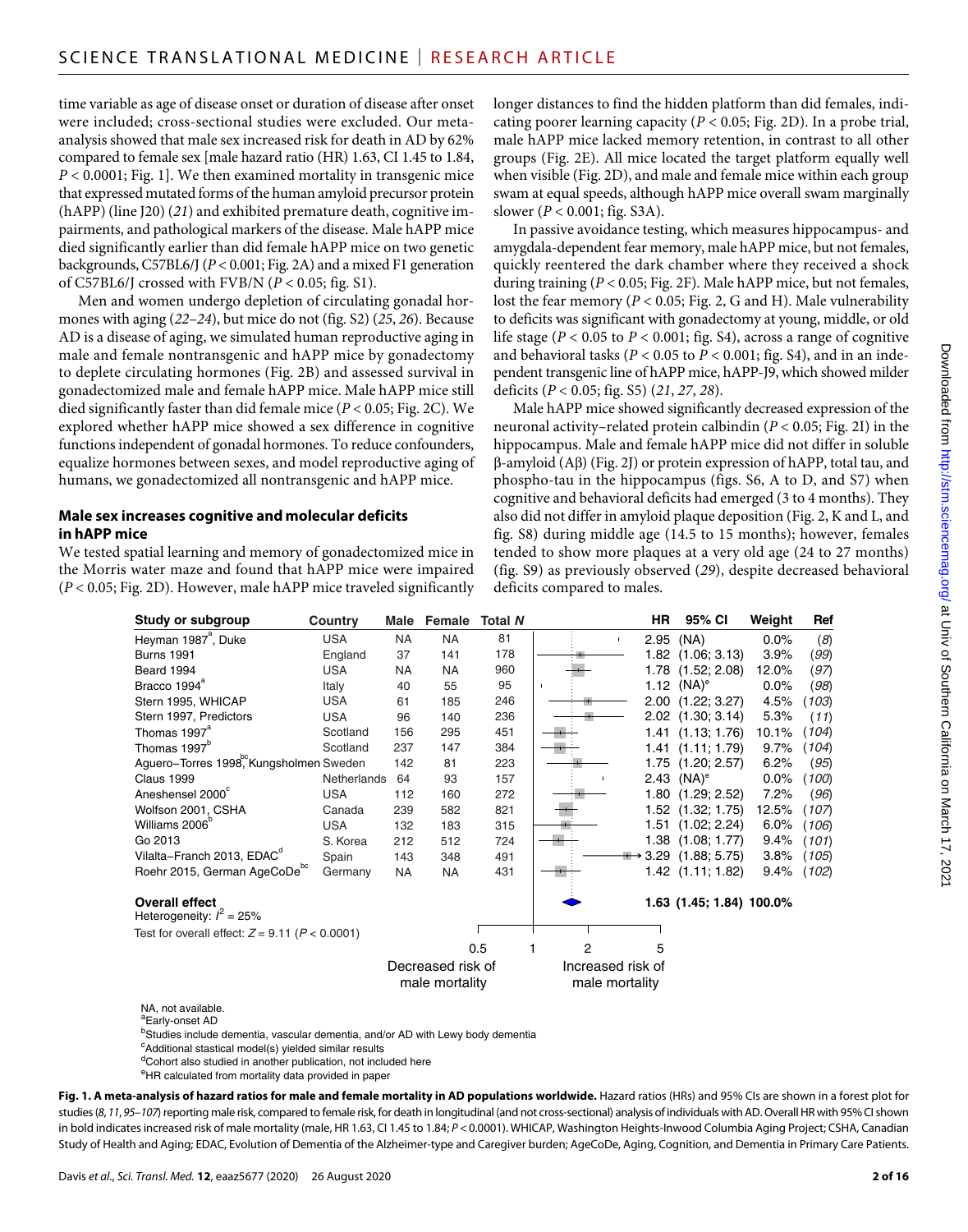

**Fig. 2. Male sex increases mortality, cognitive deficits, and synaptic protein abnormalities in hAPP mice.** (**A**) Shown are Kaplan-Meier survival curves of male hAPP mice ( $n = 1572$ , blue) compared with female hAPP mice ( $n = 1589$ , red); all mice had intact gonads (log-rank test,  $P < 0.001$ ). (B) All mice except those in (A) underwent gonadectomy (Gnx) at about 2.5 months of age; this was followed by behavioral testing conducted from 4 to 7 months of age and survival analysis conducted until 3 years of age. (C) Shown are Kaplan-Meier survival curves of male ( $n = 116$ ) compared to female ( $n = 123$ ) hAPP mice after gonadectomy (log-rank test,  $P < 0.05$ ). (D) Shown are spatial learning curves of mice (age 4 to 7 months;  $n = 10$  to 15 per group) tested in the Morris water maze during hidden platform training and when the platform was visible. Data points are daily average of total distance traveled to reach the platform over four trials. Mixed-model ANOVA for hidden training: female hAPP versus male hAPP mice,  $P < 0.05$ . (E) A probe trial was conducted after hidden platform learning and removal of the escape platform. Percentage of time mice spent in the target quadrant of the maze, indicating memory for platform location, versus the average time spent in the other three quadrants is shown; \**P* < 0.05; \*\*\**P* < 0.001. The dashed line represents chance performance (25%). (**F**) Shown is passive avoidance, fear memory of mice (age 3 to 3.5 months; *n* = 7 to 10 per group) reflected by latency to enter the dark chamber during training and testing 1 day after an electric shock to the foot. Two-way ANOVA: hAPP effect, *P*<0.01; hAPP by sex interaction, *P*<0.05. (**G**) Forgetting of passive avoidance memory in a separate cohort of mice (age 5 to 6 months; *n* = 10 to 12 per group), reflected by latency to enter a dark chamber 1, 5, and 8 days after a foot shock, was measured. The dashed line represents latency to enter the dark chamber during training, which did not differ among groups. (**H**) Percentage loss of fear memory from days 1 to 5 is shown. The dashed line represents the average for nontransgenic (NTG) animals. (**I**) Shown is quantitation of calbindin immunoreactivity in mouse dentate gyrus (age 5 to 7 months;  $n = 11$  to 14 mice per group). Two-way ANOVA: hAPP effect,  $P < 0.05$ ; hAPP by sex interaction,  $P < 0.05$ . Means are relative to NTG male control mice, arbitrarily defined as 1. (**J**) Soluble A1-42 amounts in the mouse hippocampus determined by enzyme-linked immunosorbent assay (ELISA) are shown (age 3 months; *n* = 8 to 11 mice per group). (**K**) Representative immunostaining of hippocampal Aβ deposits in coronal brain sections from a male (top, M) and female (bottom, F) hAPP mouse (age 14.5 to 15 months). Scale bar, 200 μm; magnification, x4. (L) Quantitation of percentage area covered by Αβ deposits in hAPP mice (age 14.5 to 15 months;  $n = 11$  per group). Behavioral studies in male and female NTG and hAPP mice were performed across seven independent cohorts including in fig. S4. #*P* = 0.06; \**P* < 0.05; \*\**P* < 0.01; \*\*\**P* < 0.001 [Bonferroni-Holm for (F), (G), and (I)]. Data are presented as means ± SEM.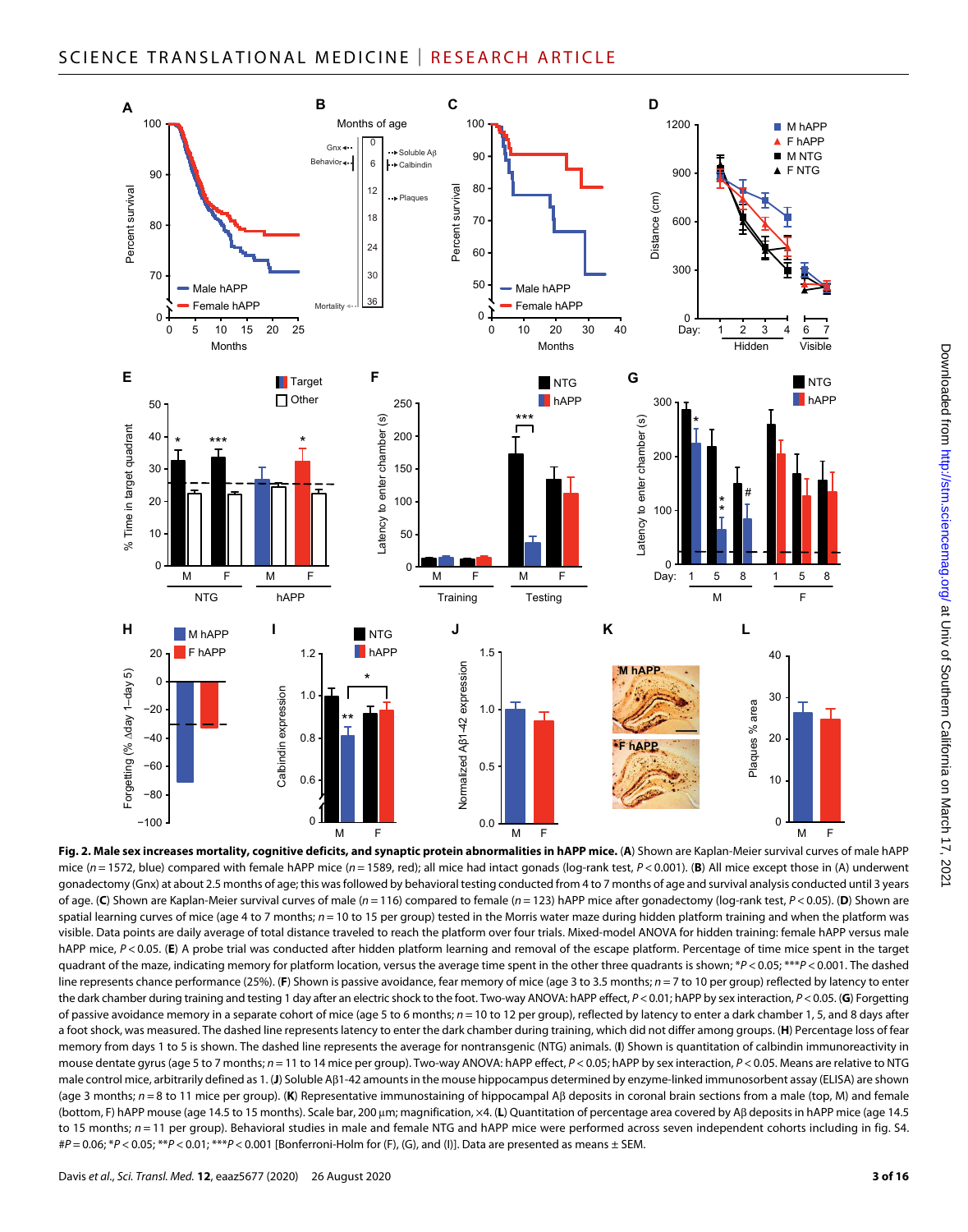We examined hAPP mRNA expression in the presence and absence of gonads and found that hAPP mRNA expression was equivalent across the experimental groups (fig. S10). Therefore, any unintentional gonadal hormone influences at the promoter of hAPP-J20 mice were not observed, a critical measure when directly comparing sexes in transgenic disease models.

# **Sex chromosomes mediate increased male vulnerability in hAPP mice**

To dissect the etiology of male disadvantage related to AD after gonadectomy, we examined Four Core Genotype (FCG) (*30*, *31*) mice. In normal mice and humans, the *Sry* gene on the Y chromosome encodes a protein that initiates development of testes followed by perinatal masculinization of the body and brain (*32*). In the FCG mouse model, *Sry* is transposed onto an autosome from the Y chromosome. This genetic manipulation enables generation of XX and XY mice, each with either female ovarian (F, −Sry) or male testicular (M, +Sry) development: XX(F) ovaries, XX(M) testes, XY(F) ovaries, and XY(M) testes. A sex difference that varies by gonads is gonadal sex–mediated; one that varies by chromosome complement is sex chromosome–mediated (Fig. 3A).

We crossed FCG mice with hAPP mice to produce eight genotypes that included the four sex genotypes with or without hAPP (Fig. 3B). After sexual differentiation and reproductive maturity, we gonadectomized mice and assessed survival, cognition, and biochemical markers (Fig. 3C). XY-hAPP mice sexually differentiated as either male (M, testicular phenotype, +Sry) or female (F, ovarian phenotype, −Sry) died faster than did XX-hAPP mice of either gonadal phenotype (Fig. 3, D to F). In addition to the main effect of sex chromosomes, sex chromosomes interacted with gonadal phenotype in XY-hAPP mice. That is, XY-hAPP males (+Sry) survived longer than XY-hAPP females (−Sry) (*P* < 0.05; Fig. 3G), an effect not observed in XX-hAPP mice.

To determine whether sex chromosomes mediate male vulnerability to  $A\beta$ -related cognitive deficits, we tested mice in the Morris water maze. In finding the hidden platform, male or female XY-hAPP mice showed significantly worse learning than did male or female XX-hAPP mice (*P* < 0.01; Fig. 3, H and I, and fig. S11A). In contrast, all nontransgenic mice without hAPP learned similarly (Fig. 3, H and I, and fig. S11A). In a probe trial, XY-hAPP mice lacked memory retention (Fig. 3, J and K, and fig. S11B), whereas all XX (nontransgenic and hAPP) mice remembered, regardless of being male or female (*P* < 0.05; Fig. 3J and fig. S11B). All mice swam at equal speeds and located a visible target platform equally (fig. S3, B and C). In passive avoidance testing, male or female XY-hAPP mice showed significantly worse fear memory than did male or female XX-hAPP and nontransgenic mice ( $P < 0.001$  and  $P < 0.01$ , respectively; fig. S12). As in non-FCG hAPP mice, male or female XX and XY mice did not differ in the amount of soluble  $\mathbf{A}\beta$  in the hippocampus (fig. S6E) at the age of cognitive and behavioral testing.

# **A second X chromosome confers resilience to AD-related vulnerability in XY (male) and XO (female) hAPP mice**

To further dissect causes of the sex chromosomal effects, we determined whether the presence of a Y or the lack of a second X chromosome conferred male disadvantage in hAPP mice. We investigated the XY\* model (*33*, *34*) of sex chromosomal biology in mice with and without hAPP. The Y\* chromosome in XY\* males contains an altered pseudoautosomal region that recombines abnormally with

Davis *et al*., *Sci. Transl. Med.* **12**, eaaz5677 (2020) 26 August 2020

the X chromosome during meiosis. Progeny of XY\* males crossed with XX females include four sex genotypes roughly equivalent to the following: XX and XO mice with ovaries and XY and XXY mice with testes. A sexual dimorphism that varies by the presence or absence of a Y is Y chromosome–mediated; one that varies by the presence of one versus two X's is X chromosome–mediated (Fig. 4A).

We crossed XY\* males with hAPP females to produce eight genotypes of mice exhibiting varying dosages of X and Y chromosomes, with or without hAPP (Fig. 4B). We gonadectomized mice and then assessed survival, cognition, and biochemistry (Fig. 4C). Mice with one X chromosome (XY-hAPP and XO-hAPP) died significantly faster than did those with two X chromosomes (XX-hAPP and XXY-hAPP) (*P* < 0.01; Fig. 4, D to F). Therefore, the addition of an X chromosome to XY-hAPP mice prevented male vulnerability, extending survival to that observed in XX-hAPP females. In addition to the main effect of X dose  $(P < 0.01$ ; Fig. 4E), but not of Y (Fig. 4F), the Y interacted with the X; that is, XY-hAPP mice survived longer than XO-hAPP mice (*P* < 0.01; Fig. 4G).

We then tested whether the addition of an X to XY-hAPP mice reduced male vulnerability to cognitive deficits in the passive avoidance task (Fig. 4, H to J). Both male and female hAPP mice with one X chromosome (XY-hAPP and XO-hAPP) showed significant forgetting of fear memory ( $P < 0.05$ ; Fig. 4, H to J), whereas those with two X chromosomes (XX-hAPP and XXY-hAPP) did not forget (Fig. 4, H to J). In contrast, all mice without hAPP had comparable and robust fear memory. As in FCG-hAPP mice, XY\*-hAPP mice with 1X or 2X chromosomes did not differ in the amount of soluble  $A\beta$  in the hippocampus (fig. S6F). Thus, although hAPP mice with  $1X$  or  $2X$  chromosomes had comparable amounts of A $\beta$ , hAPP mice with 2X chromosomes were less impaired.

#### **A second X chromosome elevates** *Kdm6a* **expression independent of gonadal phenotype or the Y chromosome**

We sought to understand how a second X chromosome could confer resilience, because XY and XX mice express only one active X due to X-chromosome inactivation in females. Whereas X-chromosome inactivation silences one X chromosome in mammalian XX cells, a small subset of X-linked genes escape X-chromosome inactivation and show transcription from both alleles, leading to higher expression in females (*35*–*38*). Of those, we focused on the gene lysine-specific demethylase 6a (*Kdm6a*; also known as *Utx*) encoding an H3K27 demethylase that consistently escapes X-chromosome inactivation in both mice and humans (*39*, *40*). Loss-of-function mutations in *KDM6A* cause cognitive deficits in humans (*41*–*46*), and *Kdm6a* plays a postdevelopmental role in mouse synaptic plasticity and cognition (*47*).

We therefore examined *Kdm6a* expression in mouse brains. We first confirmed that *Kdm6a* escaped X-chromosome inactivation in the XX mouse brain through RNA fluorescence in situ hybridization (RNA FISH) (*48*) in mouse primary cortical neurons. Isolated XX neuronal nuclei with *Xist* RNA coating the inactive X chromosome, indicating X-chromosome inactivation, showed *Kdm6a* labeling at two sites, marking its transcription from both the active and inactive X chromosomes (Fig. 5A). In contrast, XY neurons showed only one site for transcription (Fig. 5A). Immunolabeling of Kdm6a protein in the adult hippocampus of XX and XY mice with a well-characterized antibody (*49*) showed a largely neuronal cytoplasmic staining pattern that was diffuse in both XX and XY mouse brains (Fig. 5B).

We assessed whether two X chromosomes increased expression of Kdm6a protein and mRNA in mouse hippocampus. Kdm6a protein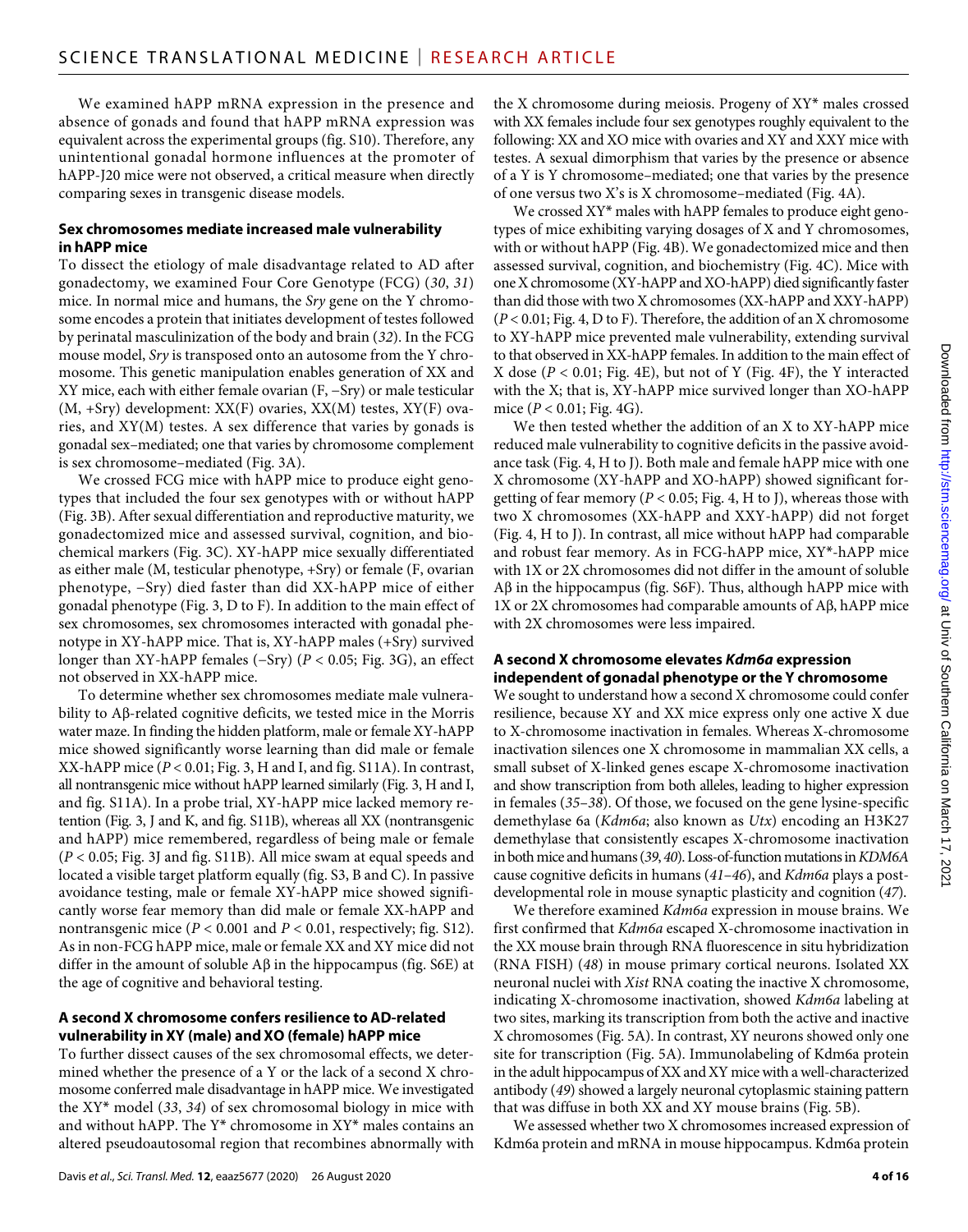

**Fig. 3. Sex chromosomes mediate increased male vulnerability to mortality and cognitive impairments in hAPP mice.** (**A**) Strategy to identify the cause of sexual dimorphism using the FCG mouse model. (**B**) Diagram of the cross between hAPP and FCG transgenic mice is presented. FCG mice harbor a transposition of the *Sry* gene from the Y chromosome onto an autosome (A, autosome). Progeny include XX and XY mice, each with either ovarian (F) or testicular (M) development and with or without hAPP expression (hAPP, +). (**C**) Experimental strategy: All mice underwent gonadectomy at about 2.5 months of age, followed by behavioral testing and survival studies at 3 to 6 months of age. (**D** to **G**) In the Kaplan-Meier survival curves, (D) all groups of hAPP mice showed (E) a main effect of sex chromosomes on mortality (XY, HR 2.49, CI 1.21 to 5.14, *P* < 0.01) and (F) no main effect of gonadal sex on mortality (*P* = 0.45). (G) An interaction between sex chromosomes and gonadal sex indicated lower mortality in XY (male, M) compared to XY (female, F) mice (XY-M, HR 0.18, CI 0.03 to 0.92, *P* < 0.05). Analyses were by Cox proportional hazards for all groups: (XY-M: *n* = 101;  $XX-F: n = 122; XY-F: n = 18; XX-M: n = 31$ . (H and I) Spatial learning curves from the eight genotypes of mice tested altogether in the Morris water maze (age 3 to 5 months;  $n=5$  to 6 per group) show that (H) XY-hAPP mice (M or F) traveled longer distances to find the target platform, enabling escape from the water maze, than did XX-hAPP mice (M or F). This is highlighted in (I), where all XY-hAPP (M + F) mice were compared with all XX-hAPP (M + F) mice. XX or XY mice without hAPP (M or F) learned similarly well. Data points are daily averages of total distance traveled to reach the platform over four trials. Mixed-model ANOVA: XX-hAPP versus XY-hAPP, *P*<0.01. (**J** and **K**) A probe trial, during which the escape platform in the target quadrant was removed, tested for memory of the platform location in the eight genotypes of mice. Percentage of time spent in the target quadrant, indicating memory of the platform location, versus the average time spent in the other three quadrants showed that (J) XY-hAPP (M or F) mice did not favor the target quadrant, whereas XX-hAPP (M or F) mice did. The greater impairment of learning and memory in XY-hAPP mice is highlighted in (K) where all XY-hAPP (M +F) mice are compared with all XX-hAPP (M +F) mice. The dashed line represents chance performance. These findings were replicated in an independent cohort (fig. S11). \**P* < 0.05; \*\**P* < 0.01 versus chance performance of 25% (one-sample *t* tests) or as indicated by bracket (*t* test). Data are presented as means ± SEM. n.s., not significant.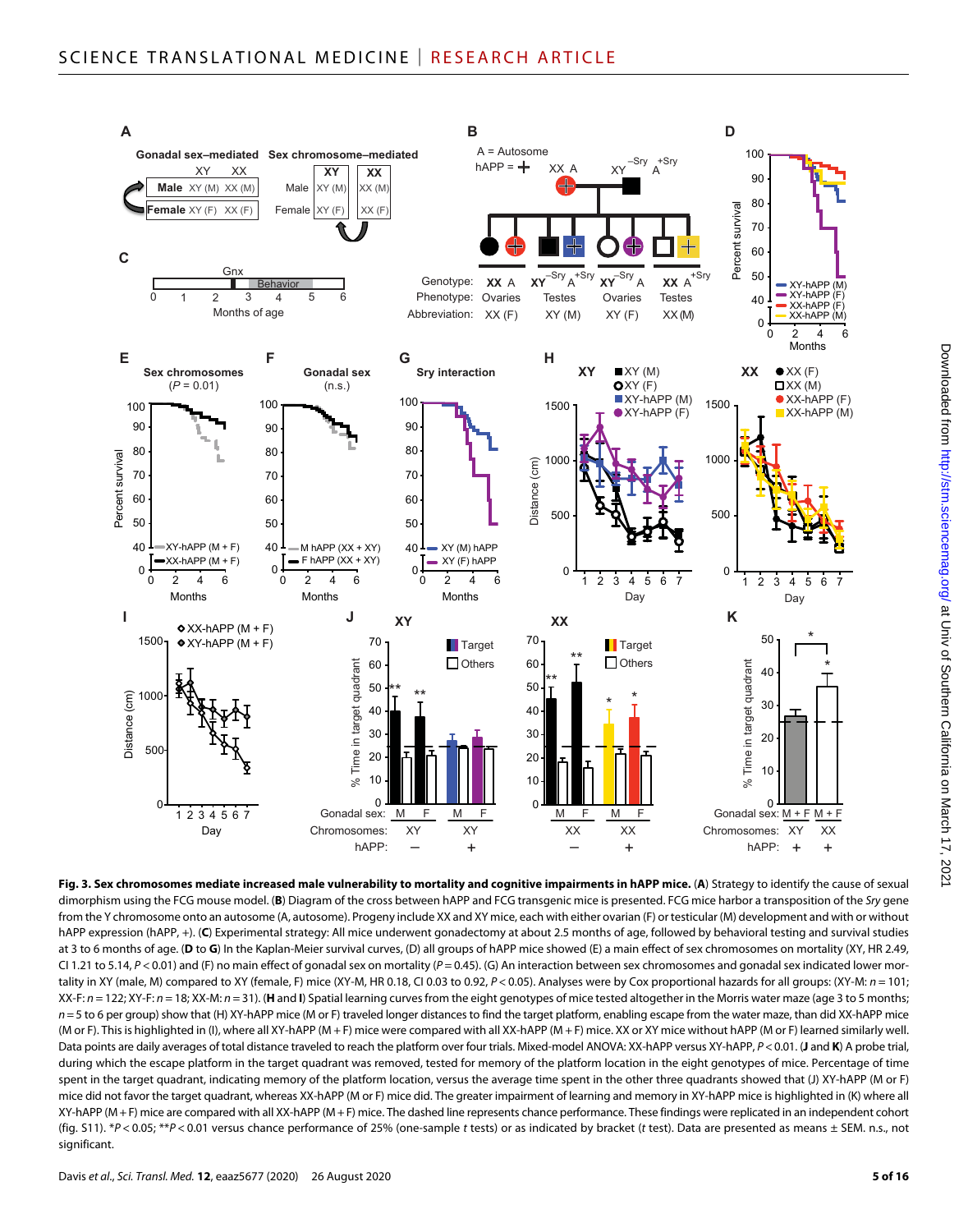

Downloaded from http://stm.sciencemag.org/ at Univ of Southern California on March 17, 202  $\log$  University  $\frac{1}{2}$  and  $\frac{1}{2}$  and  $\frac{1}{2}$  and  $\frac{1}{2}$  and  $\frac{1}{2}$  and  $\frac{1}{2}$  and  $\frac{1}{2}$  and  $\frac{1}{2}$  and  $\frac{1}{2}$  and  $\frac{1}{2}$  and  $\frac{1}{2}$  and  $\frac{1}{2}$  and  $\frac{1}{2}$  and  $\frac{1}{2}$  and  $\frac{1}{2}$ 

**Fig. 4. A second X chromosome confers resilience against AD-related cognitive impairments in XY (male) and XO (female) hAPP mice.** (**A**) Strategy to identify whether the sex chromosome effect depends on the X or Y chromosome. (**B**) Diagram of mouse cross used in this experiment. hAPP females (XX, hAPP) were crossed with XY\* males that harbored an altered pseudoautosomal region on the Y chromosome, allowing abnormal crossover with the X chromosome during meiosis (*33*, *34*). The cross resulted in offspring of eight genotypes, each of the sex chromosome genotypes, with or without hAPP. The equivalent number of X and Y chromosomes for each genotype is shown. (**C**) Experimental strategy: All mice underwent gonadectomy at 2.5 months of age followed by behavioral testing and survival studies between 3 and 6 months of age. (**D** to **G**) In the Kaplan-Meier survival curves in (D), all hAPP mice show (E) a main effect of X chromosome dose on mortality (2X, HR 0.2,  $P < 0.01$ , CI 0.12 to 0.75) and (F) no main effect of a Y chromosome on mortality (*P*=0.53). (G) An interaction between X and Y chromosomes showed lower mortality in the presence of Y (or male gonadal type) when X dose = 1 (XY versus XO, HR 0.23, P < 0.01, CI 0.08 to 0.64). Analyses were by Cox proportional hazards for all groups (XY: n = 79, XX: n = 88; XO: n = 10; XXY: n = 15 mice). (H to J) Shown is testing of mice in the passive avoidance task, measured by latency to enter the dark chamber 1 and 7 days after a foot shock (age 3 to 5 months; *n*=4 to 16 per group). (H) Abnormal loss of fear memory in hAPP mice of XY and XO genotypes is shown. Two-way repeated measures ANOVA: X dose effect, *P*<0.05. The dashed line represents latency to enter the dark chamber during training, which did not differ among the groups. (I) Greater loss of fear memory in hAPP mice with 1X compared to 2X chromosomes is presented. (J) Percent loss of fear memory in hAPP mice with 1X compared to 2X chromosomes is shown. \*P<0.05 as indicated by bracket (Bonferroni-Holm). Data are presented as means ± SEM.

expression was significantly higher in XX mice than in XY mice as measured by two antibodies ( $P < 0.05$ ; Fig. 5, C and D). To determine whether the second X chromosome primarily governed higher expression, we assessed *Kdm6a* mRNA in FCG and XY\* mice. As anticipated (*50*, *51*), hippocampal *Kdm6a* was significantly elevated in XX mice with testes and ovaries (*P* < 0.001; Fig. 5E). The presence of neither hAPP nor the Y chromosome altered this primary Xchromosome effect (Fig. 5F).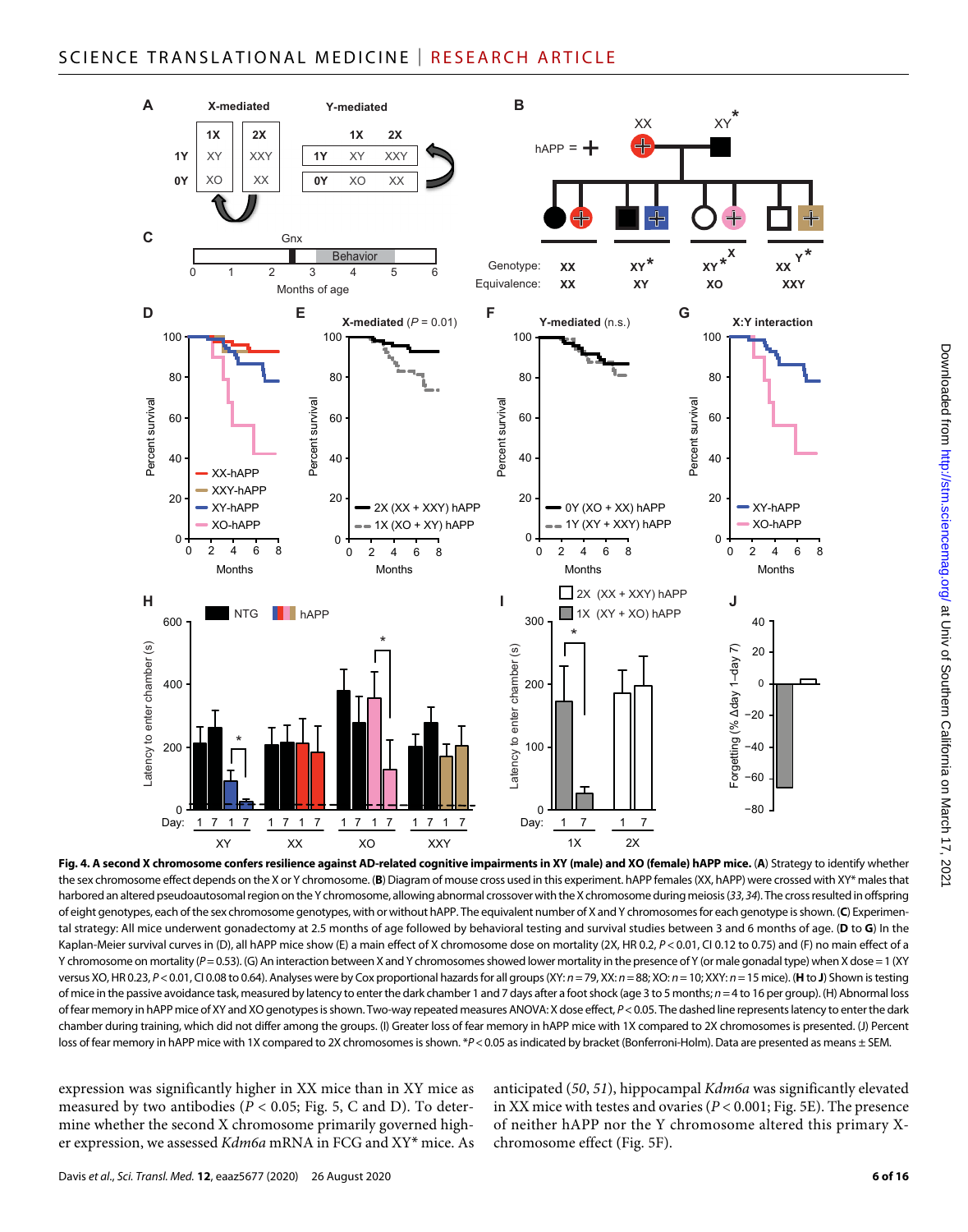

**Fig. 5. A second X chromosome elevates** *Kdm6a* **expression independent of gonads or the Y chromosome in mice.** (**A**) Representative fluorescence in situ hybridization images for *Kdm6a* and *Xist* (RNA FISH) expression in XX (top) and XY (bottom) primary mouse neuronal nuclei. *Kdm6a* is shown in red, *Xist* is shown in green, and 4′,6-diamidino-2-phenylindole (DAPI) nuclear stain is shown in blue. Nascent *Kdm6a* transcripts appear as red fluorescent puncta at the site of transcription (indicated by white arrows). *Xist* RNA remains associated with the inactive X chromosome and is detected only in XX cells. Inset numbers indicate the percentage of nuclei with two sites of nascent *Kdm6a* accumulation in XX cells and one site in XY cells (*n* = 100 cells). Scale bar, 2 µm. (B) Representative confocal images of Kdm6a staining (left), Kdm6a with DAPI staining (middle), and Kdm6a with Neuronal nuclei (NeuN) staining (right) in the hippocampal dentate gyrus region of a gonadectomized nontransgenic (NTG) female XX mouse (top row) and a gonadectomized NTG male XY mouse (bottom row). Kdm6a is shown in red, DAPI nuclear stain is shown in blue, and NeuN is shown in green. Scale bar, 50 µm; magnification, ×100. (C and D) Western blot representative image (C) and subsequent quantification (D) of Kdm6a protein expression in the hippocampus of gonadectomized NTG XX female and XY male mice. Bands represent individual mouse samples. (C) Representative images show samples bound by the GeneTex antibody, and (D) quantification is given for both GeneTex and Abcam rabbit anti-Kdm6a antibodies; Kdm6a was normalized using glyceraldehyde phosphate dehydrogenase (GAPDH) as a loading control. Means are relative to NTG XY male control mice, arbitrarily defined as 1 (age 3.4 to 3.6 months; *n* = 3 mice per group). Gonadectomized NTG XX female mice show higher Kdm6a protein expression. Two-tailed *t* test, \**P* < 0.05. (**E** and **F**) Hippocampal *Kdm6a* mRNA expression in (E) FCG mice (age 3.5 to 5.5 months; *n* = 6 to 26 mice per group) and (F) XY\* mice (age 5.5 to 7.5 months; *n* = 4 to 17 mice per group) with and without hAPP, shown relative to XY male mice without hAPP. Two-way ANOVA: sex chromosome effect, \*\*\**P* < 0.001 and X dose effect, \*\*\**P* < 0.001. Data are presented as means ± SEM in (D) to (F). \**P* < 0.05; \*\*\**P* < 0.001 (Bonferroni-Holm).

# *KDM6A* **expression is elevated in the brains of women, and** *KDM6A* **genetic variation in humans associates with cognitive resilience**

We explored whether *KDM6A* mRNA expression was altered by sex in the brains of individuals with and without AD. We queried gene expression from a public dataset (GSE 15222; tables S1 and S2) accounting for age, postmortem interval, and sex. *KDM6A* expression was significantly higher in pathologically confirmed AD cases relative to controls in the temporal cortex, an area affected in early AD ( $P = 3.64 \times 10^{-4}$ ; Fig. 6A). This increase was independently confirmed in two other public datasets of human postmortem gene expression in the temporal cortex, parahippocampal gyrus, and superior temporal gyrus (tables S1 and S3). In contrast, regions typically affected later or spared in AD such as the cerebellum showed

no changes (tables S1 to S3). We then assessed *KDM6A* expression in brains of individuals identified as male or female in the GSE 15222 dataset. *KDM6A* expression was higher in females with ( $P = 4.83 \times$  $10^{-4}$ ; Fig. 6B) and without AD (*P* = 9.79 ×  $10^{-4}$ ; Fig. 6B).

We then queried whether *KDM6A* expression, by proxy of a genetic variation, was associated with cognitive change over time. Using the Genotype-Tissue Expression project (GTEx) online portal of gene expression across tissues of nearly 1000 individuals (*52*), we searched for common variants associated with altered expression of *KDM6A*. The minor allele of one genetic variant, rs12845057, was associated with increased expression of *KDM6A* in the brain  $(P = 7.0 \times 10^{-6})$ . Frequency of the minor allele (A) is about 14% globally and 7% in Europeans (*53*). To test associations between the *KDM6A* variant and cognitive change, we queried the Alzheimer's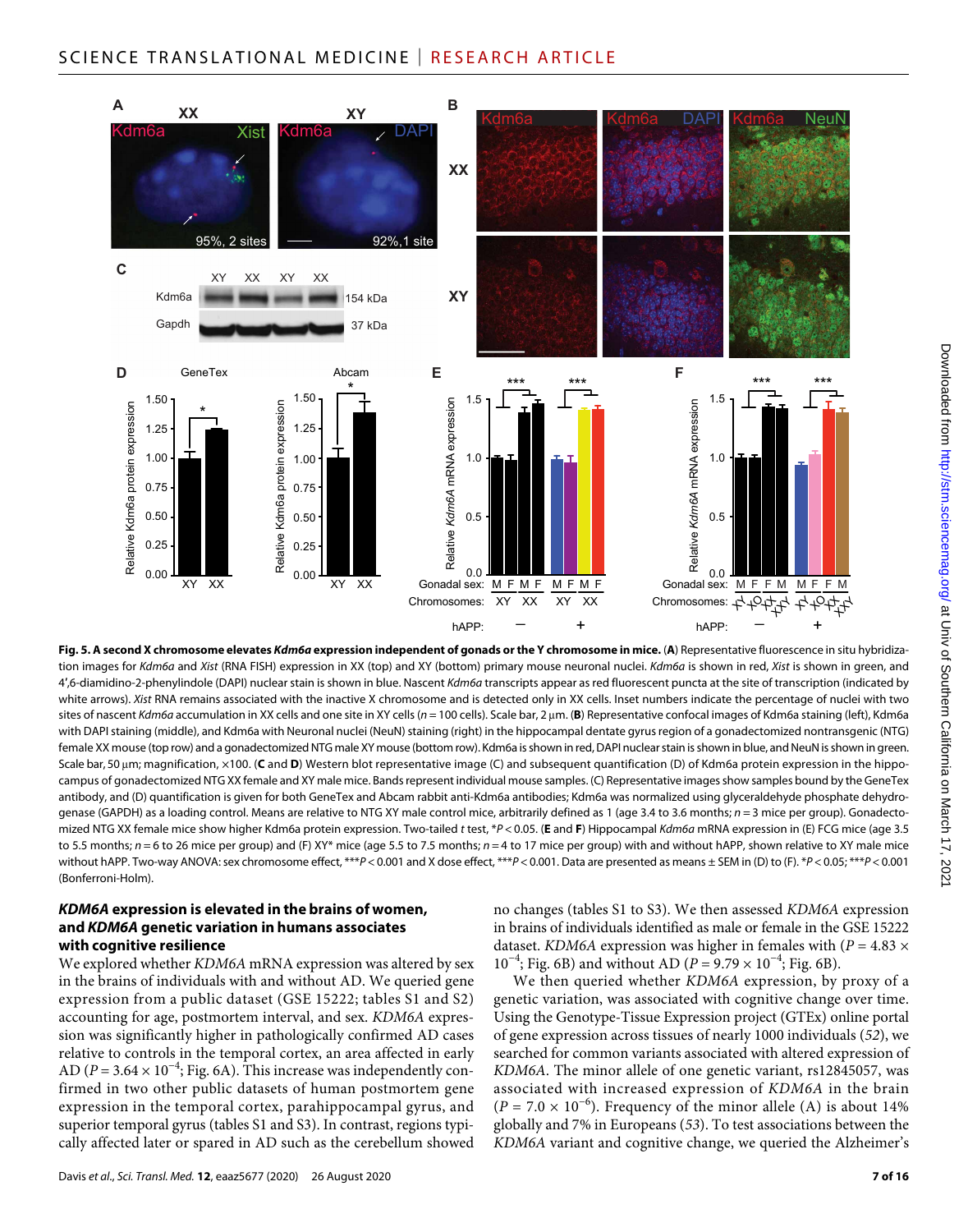

**Fig. 6.** *KDM6A* **genetic variation associates with cognitive resilience in humans.** (**A**) Shown is human *KDM6A* RNA expression via RNA sequencing and microarray in the temporal and parahippocampal cortex of individuals without (control, *n* = 135) and with AD (*n* = 86) (\*\*\**P* = 3.64 × 10−4). (**B**) Shown is human *KDM6A* RNA expression via RNA sequencing and microarray in individuals identified as male (M) or female (F) without (M, *n* = 75; F, *n* = 60; \*\*\**P* = 9.79 × 10−4) and with AD (M, *n* = 37; F, *n* = 49; \*\*\**P* = 4.83 × 10−4). Expression data were analyzed by linear models accounting for effects of postmortem interval and age at death. (**C**) Shown is cognitive change with 95% CIs in 778 individuals of the ADNI cohort (cognitively normal, 268; MCI, 465; AD, 45), who carried two alleles (AA, blue, *n* = 8 all female), one allele (A, yellow, *n* = 78), or no allele (noncarriers, reference, brown, *n* = 692) for the rs12845057 variant of the *KDM6A* gene associated with increased *KDM6A* RNA expression in brain (table S4). Cognition was measured by the MMSE score. Increasing dose of the minor allele was associated with slower rates of cognitive decline over time ( $\beta$  = 0.141, SE 0.035, *P* = 0.00005). Cognitive data were analyzed by linear models accounting for effects of baseline age, sex, education, and *APOE*4 dose. Data are presented as means ± SEM in (A) and (B). \*\*\**P* < 0.001 (Bonferroni-Holm).

Disease Neuroimaging Initiative (ADNI) dataset derived from a multisite study of individuals with both whole-genome sequencing and serial neuropsychological examinations (*n* = 778) that is enriched for individuals with MCI, a transition phase to AD. The minor allele was distributed equally among categories of cognitively normal (*n* = 268), MCI ( $n = 465$ ), and AD ( $n = 45$ ) individuals, indicating that it did not associate with disease risk (cohort demographics; table S4). Next, we used linear mixed-effects regression models to test for an association between the minor allele A of the *KDM6A* variant and cognitive change, accounting for baseline age, sex, education, and *APOE*4 dose. Increasing dose of the minor allele of the *KDM6A* variant was significantly associated with less cognitive decline over time using the Mini-Mental State Examination (MMSE) ( $\beta$  = 0.141, SE 0.035,  $P = 0.00005$ ; Fig. 6C). This finding was consistent in another cognitive measure using the Alzheimer's Disease Assessment Scale (ADAS-cog) in overall function using the clinical dementia rating sum of boxes score (CDR), when assessing women only in all measures (fig. S13), and when assessing cognition in cognitively normal and in MCI individuals as subgroups (table S5).

#### *Kdm6a* **knockdown in XX mouse neurons worsens, whereas**  *Kdm6a* **overexpression in XY neurons attenuates A toxicity in vitro**

We next turned to experiments with primary wild-type mouse neurons exposed to recombinant A $\beta$ 1-42. The A $\beta$  preparation was enriched for oligomers during the experimental time frame, based on our previous characterization (*54*). XY mouse neurons were more vulnerable to Aß-induced toxicity, in a dose-dependent manner, compared to XX neurons, using both the 3-(4,5-dimethylthiazol-2-yl)-2,5 diphenyltetrazolium bromide (MTT) assay (*P* < 0.001; Fig. 7A) and the lactate dehydrogenase (LDH) assay (*P* < 0.01; fig. S14). In parallel with in vivo findings, neurons derived from XY\* mice with one X chromosome (XY and XO) were significantly more vulnerable to  $A\beta$  toxicity than those with two X chromosomes (XX and XXY)

 $(P < 0.001; Fig. 7, B and C)$ . The protective effect of two X chromosomes was decreased by the Y chromosome (*P* < 0.05; Fig. 7B), indicating an X:Y interaction.

Given that *Kdm6a* escapes X-chromosome inactivation in XX mouse neurons and is increased in XX compared to XY mouse brains, we tested directly whether *Kdm6a* modulates neuronal susceptibility to A toxicity in vitro. In XX mouse neurons, we decreased *Kdm6a* expression ( $P < 0.01$ ; Fig. 7, D and E) to that found in XY neurons via lentivirus-mediated knockdown. Knockdown of *Kdm6a* in XX mouse neurons significantly worsened dose-dependent  $\mathbf{A}\boldsymbol{\beta}$  toxicity (*P* < 0.01; Fig. 7F) to a range observed in XY neurons. In XY mouse neurons, we increased *Kdm6a* expression to that found in XX neurons or higher (*P* < 0.01; Fig. 7, D and G) via lentivirus-mediated overexpression. Overexpression of *Kdm6a* in XY mouse neurons significantly attenuated dose-dependent  $\text{A}\beta$  toxicity ( $P < 0.001$ ; Fig. 7H) to a range observed in XX neurons.

# *Kdm6a* **attenuates male vulnerability to cognitive impairments in XY-hAPP mice**

We next determined whether increasing expression of Kdm6a attenuated male vulnerability to cognitive deficits in XY-hAPP mice. We gonadectomized XY nontransgenic and hAPP mice, injected lentivirus with (Kdm6A-OE) or without (control) the *Kdm6a* transgene bilaterally into the dentate gyrus, a region that affects spatial learning and memory, and analyzed mice behaviorally 1 month later (Fig. 8A). Lentiviral-mediated overexpression of *Kdm6a* in XY males increased *Kdm6a* mRNA expression in the dentate gyrus (*P* < 0.05; Fig. 8B) to that expected in XX females. In finding the hidden platform of the Morris water maze, XY-hAPP-Kdm6a-OE mice showed significantly better performance than XY-hAPP control mice measured by latency  $(P < 0.001$ ; Fig. 8C) and learning  $(P < 0.05$ ; Fig. 8D), quantified by comparing the last day of training to the first. Similarly, XY-hAPP-Kdm6a-OE mice showed significantly better learning than did XY-hAPP control mice measured by distance (*P* < 0.001; Fig. 8, E and F),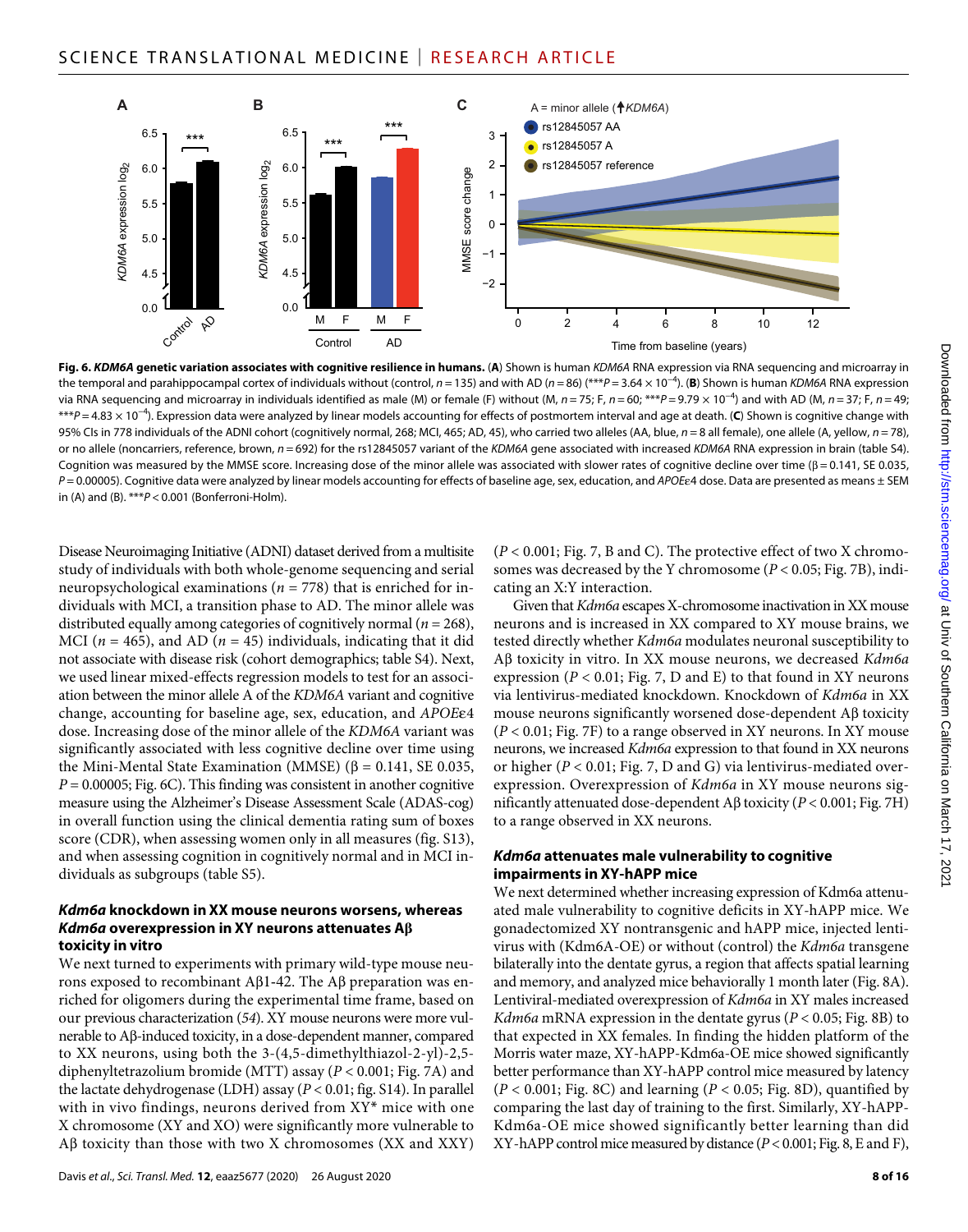**Fig. 7.** *Kdm6a* **knockdown in XX mouse neurons worsens, whereas** *Kdm6a* **overexpression in XY neurons attenuates A toxicity in vitro.** (**A** to **C**) Vulnerability of mouse primary neurons was tested by the MTT assay. For each genotype, cell toxicity was calculated as a percentage of the corresponding vehicle-treated group, 24 hours after treatment with increasing doses of  $A\beta$ . (A) Mouse primary cortical XY neurons showed greater vulnerability than did XX neurons after exposure to vehicle or increasing doses of  $A\beta$  ( $n = 8$  to 40 wells per experimental group from 8 to 10 pups per genotype, from four independent litters). Two-way ANOVA: sex chromosome effect, *P*<0.01; Aβ dose effect,  $P < 0.001$ ; interaction,  $P < 0.05$ . (B) Toxicity of  $A\beta$  in neurons of varying X and Y chromosome dosage derived from littermate pups of XY\* males crossed with nontransgenic (NTG) females, with genotypes roughly equivalent to XO, XX, XY, and XX, exposed to vehicle or  $AB(2.5 \mu M)$ (*n* = 15 to 45 wells per experimental group from 7 to 10 pups per genotype, from four independent litters). Two-way ANOVA: X effect, *P*<0.0001; Y effect, not significant; X by Y interaction, *P* < 0.05. (C) Main effect of X chromosome dose shows increased  $AB$  toxicity in neurons with 1X (XO and XY combined) compared to those with 2X chromosomes (XX and XXY combined). (**D**) Experimental strategy of lentivirus-mediated knockdown of *Kdm6a* in XX mouse primary cortical neurons (top) and *Kdm6a* overexpression in XY mouse primary cortical neurons (bottom). (**E**) Shown is *Kdm6a* mRNA expression in neurons transfected with lentivirus expressing scrambled (SCR) or short hairpin (sh) *Kdm6a* for knockdown expressed relative to XX SCR (*n*=5 to 6 wells per experimental group from eight XX pups, from two litters). Two-tailed *t* test, \*\**P* < 0.01. (**F**) Shown is Aβ toxicity in XX neurons treated with SCR or sh*Kdm6a* and exposed to vehicle or Aβ (1 and 3 μM); knockdown of *Kdm6a* worsened A $\beta$  toxicity ( $n = 24$  to 25 wells per experimental group from 14 XX pups, from three independent litters). Two-way ANOVA: *Kdm6a* effect, *P* < 0.001; A effect, *P* < 0.001; *Kdm6a* by Aβ interaction,  $P = 0.99$ . (**G**) *Kdm6a* mRNA expression in neurons transfected with lentivirus expressing control (CTL) or overexpressing *Kdm6a* (*Kdm6a*-OE), shown relative to control XY neurons



(*n* = 3 to 8 wells per experimental group from 12 XY pups, from two independent litters). One-way ANOVA, *P* < 0.001. (**H**) Shown is A toxicity in XY neurons transfected with lentivirus expressing control or overexpressing *Kdm6a* (*Kdm6a* OE) and exposed to vehicle or AB (1 and 3 uM); overexpression of *Kdm6a* attenuated AB toxicity (*n* = 12 to 13 wells per experimental group from 26 XY pups, from three independent litters). Two-way ANOVA: *Kdm6a* effect, *P* < 0.001; Aβ effect, *P* = 0.01; *Kdm6a* by Aβ interaction, *P* = 0.99. \**P* < 0.05; \*\**P* < 0.01; \*\*\**P* < 0.001 (Bonferroni-Holm). Data are presented as means ± SEM.

although distance curves did not statistically differ. In a probe trial, XY-hAPP-Kdm6A-OE mice showed robust spatial memory retention, compared to XY-hAPP control mice (*P* < 0.01; Fig. 8, G and H) performing similarly to unimpaired nontransgenic mice. With the visible platform, hAPP mice swam marginally faster with longer distance than did nontransgenic mice; however, overexpression of *Kdm6a* did not alter either measure in either genotype (fig. S3, D and E). Further, increasing *Kdm6a* expression in XY mice did not alter hAPP-induced hyperactivity in the open field task and increased time spent in open arms in the elevated plus maze in hAPP mice (fig. S15).

#### **DISCUSSION**

Our data suggest a role for sex chromosomes in mice in countering deficits and toxicity related to AD in both sexes. A second X chromosome decreased mortality and brain dysfunction in gonadectomized male and female hAPP mice, without altering soluble  $\overrightarrow{AB}$  or co-pathogenic proteins. A second X chromosome conferred resilience, in part, through the candidate gene *Kdm6a*, a histone demethylase gene that escapes X-chromosome inactivation, causing higher expression in cells with two X's compared to one X. Genetic variation of *KDM6A* linked to its increased brain expression was associated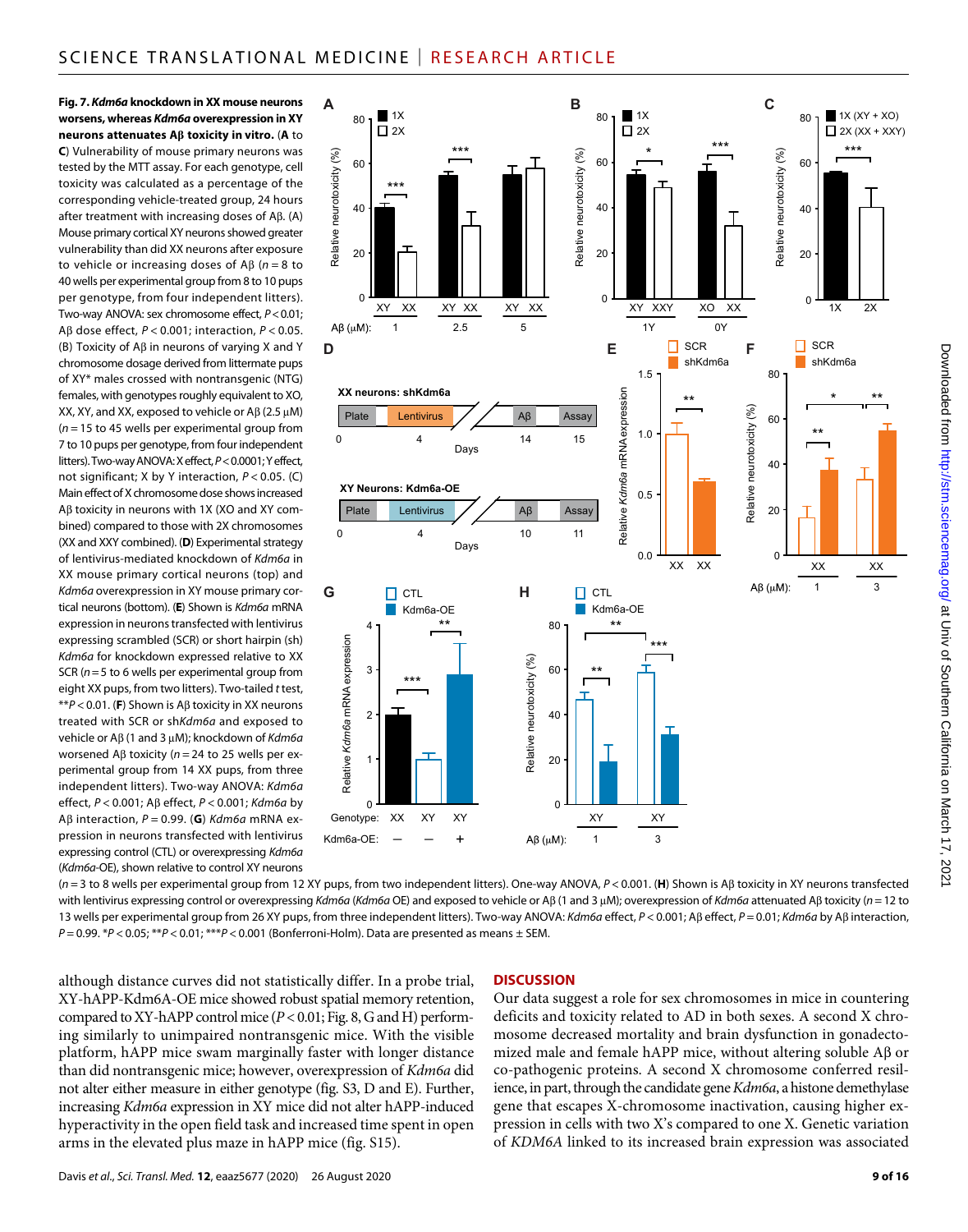

**Fig. 8.** *Kdm6a* **overexpression in hippocampus attenuates male vulnerability to cognitive impairments in XY-hAPP mice.** (**A**) Experimental strategy: XY mice were gonadectomized and injected with lentivirus expressing control or overexpressing *Kdm6a* (*Kdm6a* OE) into the dentate gyrus of the hippocampus; animals were then tested on behavioral tasks. (**B**) Shown is *Kdm6a* mRNA expression measured in dentate gyrus of mice injected with lentivirus expressing control or overexpressing *Kdm6a* (*Kdm6a* OE) (*n* = 3 mice per experimental group), relative to XY control; *t* test, \**P* < 0.05. (**C** to **F**) Spatial learning task results for the four experimental groups of XY mice tested in the Morris water maze (age 5 to 5.5 months; *n* = 7 to 15 per group). XY-hAPP-*Kdm6a*-OE mice exhibited (C) decreased latency to find the target escape platform (mixed-model ANOVA: XY-hAPP-CTL versus XY-hAPP-*Kdm6a*-OE, *P* < 0.001) and (D) a better learning index of latency during hidden platform training, measured by the difference in performance of each mouse at day 4 from average group performance on day 1 (D1 to D4). (E) XY-hAPP-*Kdm6a*-OE mice did not travel a statistically decreased distance to find the target platform but (F) showed better learning in the distance traveled during hidden platform training. (**G** and **H**) Probe trial results 24 hours after completion of hidden platform learning, indicating spatial memory of the escape platform location, showed that XY-hAPP-*Kdm6a*-OE mice had attenuated spatial deficits including decreased (G) latency to target platform and (H) increased number of entries into the target zone, compared to XY-hAPP-CTL mice. \**P* < 0.05; \*\**P* < 0.01; \*\*\**P* < 0.001 [Bonferroni-Holm for (G) and (H)]. Data are presented as means ± SEM.

with slower cognitive decline in an aging population of individuals, including those with MCI.

Dissection of sex differences and their mechanistic underpinnings with powerful genetic tools provides opportunities to understand disease and unravel new sex-based pathways (*55*). Male sex is a major, underappreciated risk factor for rapid progression to death in AD (*7*–*11*), as confirmed by our meta-analysis (Fig. 1), and in other neurodegenerative conditions (*56*–*59*). These findings do not contradict the fact that more women have AD due to their longevity (*6*) and their increased risk or incidence after age 85 (*4*, *5*, *12*, *60*), which together contribute to a higher lifetime risk of AD in women compared to men (*61*). When men get AD, they die faster (*7*–*11*). The male brain may be biologically older and more vulnerable, an idea supported by epigenetic (*62*) and metabolic studies (*63*) of humans.

In aging and preclinical AD, male sex may increase the likelihood of abnormalities favoring transition to clinical dementia. Men

show worse memory function (*12*) and cognitive decline than do women (*13*–*15*), implying less compensation for similar subclinical brain pathology measured by positron emission tomography imaging of amyloid (*12*, *15*). In studies of AD biomarkers (*64*), men show increased neurodegeneration (*16*, *17*), a precursor for dementia. These findings could underlie earlier onset and increased incidence or prevalence of MCI observed in men from many (*19*, *20*, *65*–*67*), although not all (*68*–*70*), populations.

Recent studies of aging and AD [reviewed in (*4*)] indicate similar amyloid amounts in the brain (*12*, *15*, *17*, *71*, *72*) and cerebrospinal fluid (CSF) (*71*) of men and women, similar overall tau burden (*73*), but increased CSF and regional tau in women with high amyloid (*71*, *73*). Likewise, AD pathology is similar between the sexes, up until older ages (*72*), when both pathology and risk of AD increases in women. Each sex may respond differently to comparable amounts of pathogenic proteins, a possibility observed in mice (*74*), which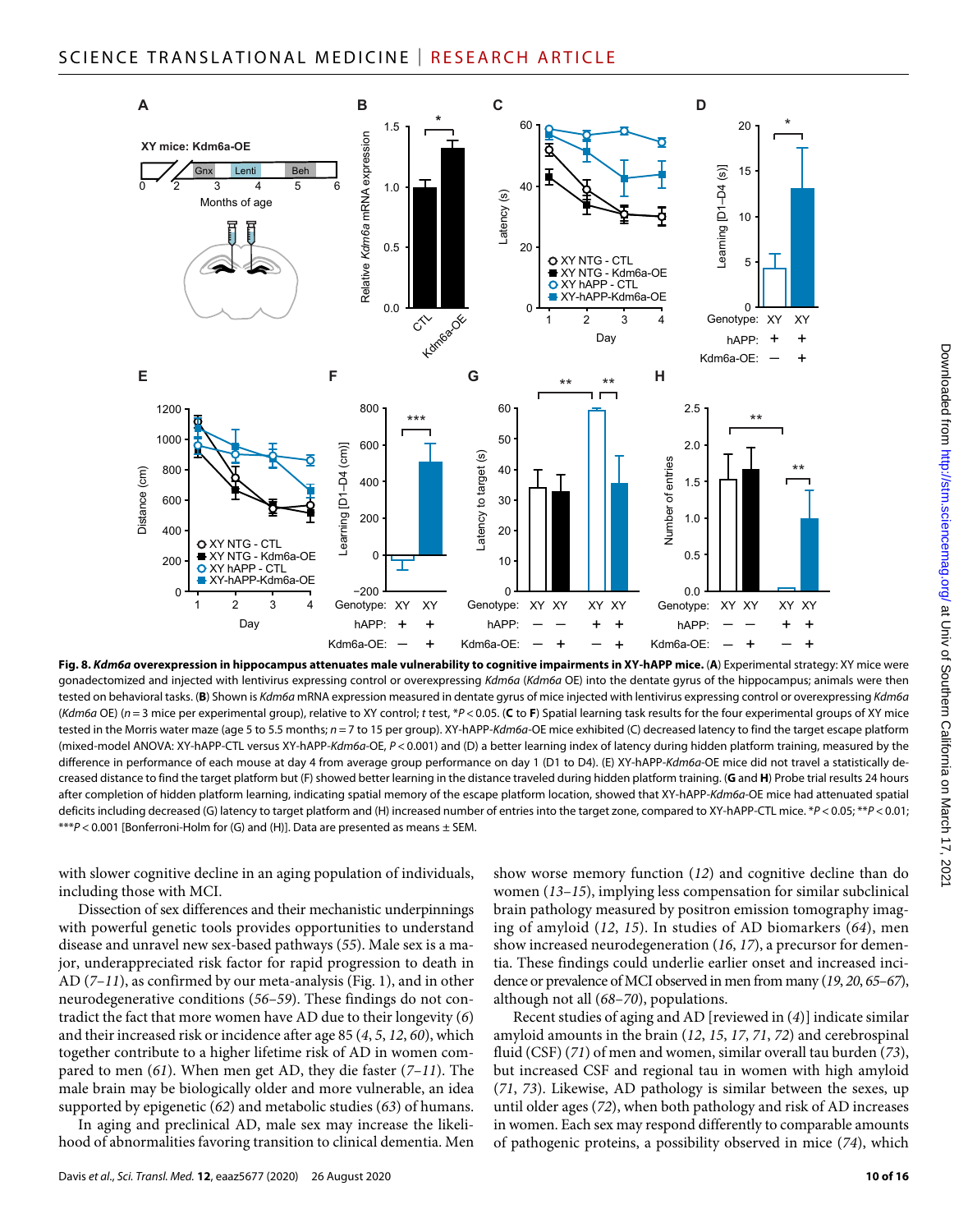may explain why with similar tau loads, men show less neuro-structural preservation (*75*) and more cognitive impairment (*76*).

Congruent with human observations, soluble  $\mathcal{A}\beta$  and amyloid deposition were similar between the sexes in our mice until very old age and did not explain male vulnerability at the neuronal or cognitive level. Other AD mouse models show very high amounts of A with increased mortality in female mice (*77*–*80*) and are thus incongruent with our mouse findings. Given that no single model of AD fully recapitulates human AD, a disease with a wide clinical spectrum, we conducted cellular viability, cognitive, behavioral, synaptic, and mortality studies that collectively showed worse outcomes in primary neurons and gonadectomized male mice, a sex bias that persisted in our hAPP mice regardless of age at hormone depletion, mouse strain, or genetic background. Our mouse studies focused on hAPP/Aß-dependent abnormalities, representing a specific component of AD, a complex disease comprising multiple pathogenic proteins and risk factors.

We used gonadectomy to equate gonadal hormones between the sexes and simulate human reproductive aging, an approach distinctly different from previous studies of sex in AD-related models [reviewed in (*81*)]. Gonadectomy enables direct comparison of the sexes without confounding due to activational (short-acting) effects of ovarian and testicular hormones. This is of value, because ovarian hormones modulate  $A\beta$ , network dysfunction, and cognitive deficits in female hAPP mice (*82*, *83*). Our experiments did not test the activational effects of hormonal treatments [reviewed in (*82*, *83*)].

Sex chromosomes largely governed sex differences in vulnerability to mortality, cognitive dysfunction, molecular impairments, and cellular dysfunction in the FCG-hAPP mouse model. The XY genotype in hAPP mice that developed with ovaries or testes worsened measures, compared to the XX genotype that developed with ovaries or testes. Similarly, we recently found that sex chromosomes influenced mortality in mice during normal aging (*84*), suggesting action on fundamental pathways converging in aging and disease. The lack of a second X chromosome, rather than the presence of a Y chromosome, caused male disadvantage in animal and cellular models of AD in the XY\* model. The presence of only one X chromosome (in XO females and XY males) consistently worsened  $hAPP/A\beta$ -related mortality, cognitive deficits, and cellular viability in both males and females, compared to two X chromosomes (in XX females and XXY males). The Y chromosome, the Y chromosome gene *Sry*, testes, or some combination of these decreased mortality in hAPP mice with one but not two X chromosomes. XY-hAPP males (+Sry) survived longer than did XYhAPP females (−Sry) or XO-hAPP females (−Sry), indicating a potential protective role of the Sry protein or of testicular development itself in the XY, but not XX, genotype. Given that the X and Y chromosomes share homologous genes in pseudoautosomal regions, select Y genes may partially compensate for the lack of a second X chromosome.

Many factors influencing neural function reside on the X chromosome (*85*). Two X chromosomes could confer neural advantage through increased X dose arising from baseline escape of the inactive X chromosome. Whereas XY and XX organisms express one active X due to X-chromosome inactivation in females, select factors like the *Kdm6a* gene escape inactivation. Kdm6a is a histone demethylase that robustly and consistently escapes X-chromosome inactivation in female mice and humans (*39*, *40*) and is enriched in the brain (*51*, *86*, *87*). The second X chromosome increased *Kdm6a* expression, independent of gonads or the Y chromosome, in our mice. This is important, because the Y paralog of *Kdm6a*, UTY (*88*), has high homology to *Kdm6a* (*89*) but a nearly inactive histone demethylation domain (*90*, *91*). The presence of UTY in XY neurons and mice did not modify *Kdm6a*mediated attenuation of AD-related toxicity in vitro or in vivo.

*KDM6A* expression in human brain was higher in females compared to males and in those with AD compared to controls. Because *KDM6A* loss-of-function mutations cause intellectual disability in humans (*42*–*46*) and *Kdm6a* elevation caused neural and cognitive resilience in our mouse studies, it is interesting to speculate that increased *KDM6A* in AD could be a protective, compensatory response.

A common genetic variant in an intergenic region near *KDM6A*, rs12845057, was associated with greater expression in human brain. The minor allele frequency varies across populations, and about 13% of females and 6.5% of males carry it globally (*53*). In the current study of the ADNI cohort, increasing the minor allele dose was associated with cognitive resilience in individuals undergoing longitudinal testing over a decade, a finding consistent across clinical measures and when we assessed females only. Our analysis in males, who carry half the frequency, was likely limited by statistical power. In our subgroup analyses by clinical diagnosis, individuals with MCI showed the most resilience associated with the *KDM6A* minor allele, suggesting that increased KDM6A could modify clinical trajectory during the transitional period from MCI to AD. Whereas the ADNI cohort includes longitudinal data and multisite investigations, its limitations include a study of predominantly non-Hispanic, Caucasian populations within the United States. How broadly our findings extend to other populations remains to be determined.

In the current study, modestly increasing *Kdm6a* expression in XY mouse primary neurons and hippocampus of XY-hAPP mice attenuated hAPP/Aß neurotoxicity and cognitive impairment. These findings suggest that minor elevation in *Kdm6a* transcription was sufficient to functionally increase neural resilience and partially reverse deficits in the XY-hAPP mice. Whether this requires histone demethylase activity is currently unknown. Kdm6a may act differently across cell types and biological systems. Whereas Kdm6a deletion in hippocampus impairs synaptic plasticity and cognition in mice (*47*), its deletion in immune  $CD4^+$  T cells ameliorates the neuroimmune response in a mouse model of autoimmune encephalomyelitis (*92*). Thus, downstream actions of Kdm6a may be cell type specific.

Our study has several caveats and limitations. Our experiments do not exclude other potential contributions of X- or Y-based biological functions. A second X chromosome could contribute resilience through other baseline X escapee genes, epigenetic diversity derived from parent-of-X origin, or reactivation of the silent X chromosome. Furthermore, we did not study how the Y chromosome, its *Sry* gene, or testicular development contributed to a decreased mortality in hAPP mice with one X chromosome. Last, there are limitations to modeling AD in mice, including in each mouse model we used. Thus, we investigated several models and approaches, including mouse primary neurons, hAPP mice, human brain tissue expression data, and human cognitive data, and included several AD-related measures to increase the potential relevance of our findings. Collectively, these results imply that a second X chromosome, or genes that an X chromosome harbors, could contribute to counteracting AD vulnerability in both sexes.

#### **MATERIALS AND METHODS Study design**

The objectives of our study were to probe the association of sexbased mortality risk in AD using meta-analysis; investigate whether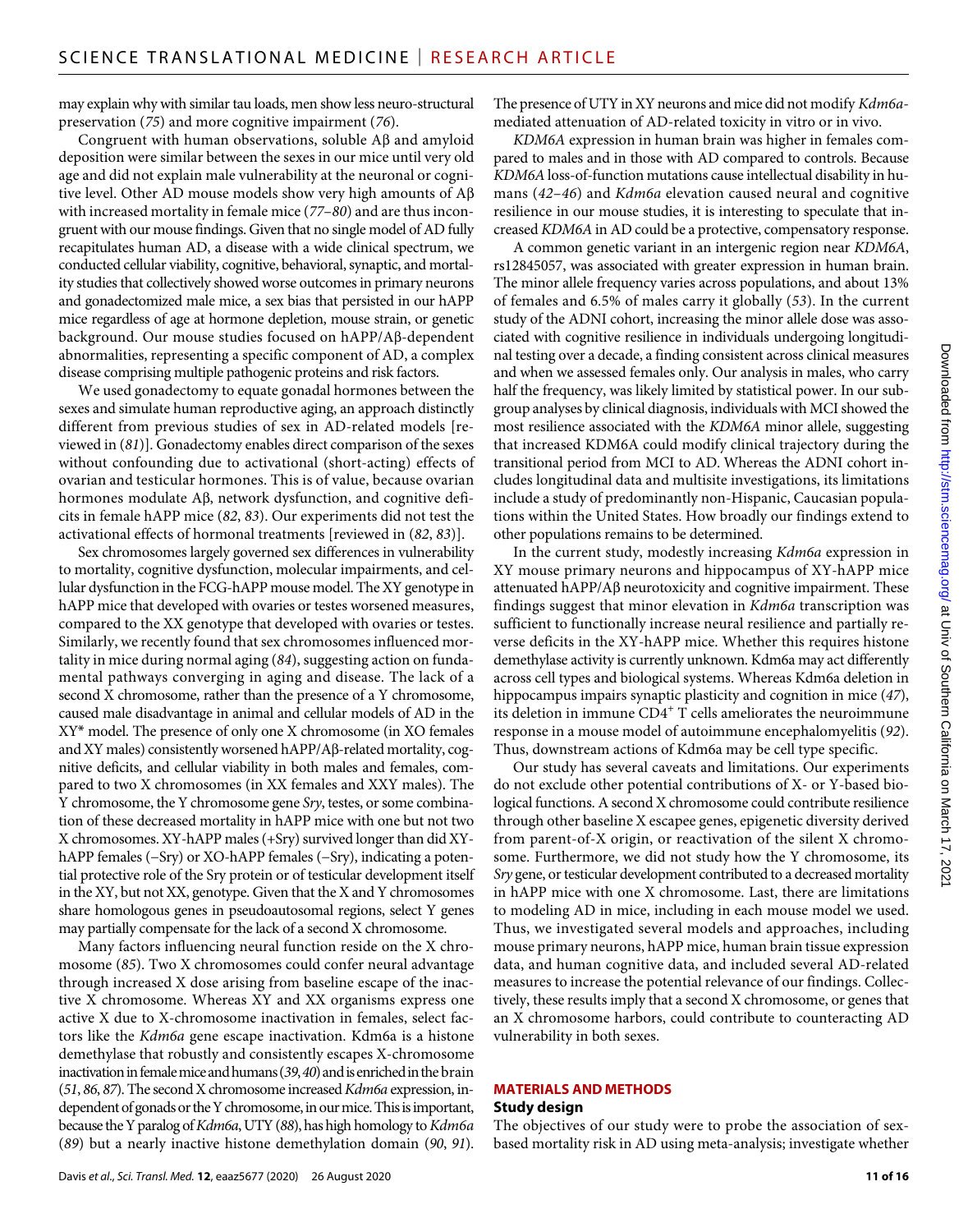sex chromosomes modify vulnerability related to AD in mice using molecular, cellular, neurogenetic, and behavioral approaches; and test in mice whether an X chromosome factor decreased male vulnerability related to AD. We used experimental models of AD (mice and their primary neurons) and human databases of both brain tissue expression and of clinical cognitive performance. All animal studies were approved by the Institutional Animal Care and Use Committee of the University of California, San Francisco and conducted in compliance with the National Institutes of Health guidelines. For animal experiments, all studies were conducted in a blinded manner and included male and female mice across the lifespan in multiple cohorts at the ages and background strains indicated. Mouse studies used littermate controls along with randomization of mice, and experimentalists were blinded to the genotypes of the mice. In mouse studies, exclusion criteria (greater than 2 SDs above or below the mean) were defined a priori to ensure unbiased exclusion of outliers. We used transgenic mouse models of sex biology crossed with hAPP mice and also used mouse primary neurons exposed to varying doses of A $\beta$ . We assessed several outcome measures including mortality, cognition, cell death, pathology, RNA and protein measures, and biochemistry. Cell culture treatments were carried out with vehicle or synthetic  $A\beta1-42$  peptide previously characterized by atomic force microscopy, and relative neurotoxicity was assessed with MTT and LDH assays.

Our findings showing a statistical effect of the second X chromosome in contributing resilience across measures in mice and mouse primary neurons led us to study *Kdm6a*, an X-linked gene that escapes inactivation in mice and humans. We established that *Kdm6a* escapes X-chromosome inactivation in mouse primary neurons using RNA FISH. We then queried *KDM6A* expression in humans using established databases of brain tissues including the Mayo Clinic Brain Bank and Mount Sinai School of Medicine Brain Bank (RNA sequencing), Gene Expression Omnibus (RNA microarray), and GTEx. We examined clinical and cognitive trajectories using the ADNI database to assess the relevance of our findings to the human condition. Last, we tested whether elevating the expression of *Kdm6a* causally contributed resilience to AD-related deficits in mouse primary neurons and hAPP mice using lentiviral gene delivery methods.

### **Statistical analyses**

Statistical analyses were carried out with GraphPad Prism (version 5.0) for *t* tests and log-rank tests for survival analyses. For FCG-hAPP mouse and XY\*-hAPP mouse survival statistical analysis, Cox proportional hazards models were applied to determine main effects, and a multivariate Cox model was used to test interactions of main variables on survival. R (nmle package) was used for analyses of variance (ANOVAs), post hoc tests, and meta-analysis. Differences between two means were assessed by two-tailed *t* tests for all experiments unless indicated otherwise in a replication cohort. Differences among multiple means were assessed by two-way ANOVA. A mixedmodel ANOVA was used for analyses of Morris water maze data and included effects of repeated measures. Only significant *P* values were stated for two-way ANOVA results. Unless indicated otherwise, multiple comparisons of post hoc *t* tests were corrected for with the Bonferroni-Holm (stepwise Bonferroni) procedure to control for a family-wise error rate of  $\alpha$  = 0.05. Linear mixed-effects models were fit in R (*93*) using the standard lme4 (*94*) package. In mouse studies, exclusion criteria (greater than 2 SDs above or below the mean) were defined a priori to ensure unbiased exclusion of outliers. Error

bars represent ±SEM. Null hypotheses were rejected at or below a *P* value of 0.05. All analyses for *KDM6A* human studies were performed using R version 3.5.2 unless otherwise stated. We used linear mixed-effects modeling with random intercepts to test whether the genetic variant identified via GTEx as a modifier of *KDM6A* expression in brain also affected cognitive and clinical changes in the ADNI cohort. We covaried for baseline age, sex, education, and *APOE*ε4 dose.

# **SUPPLEMENTARY MATERIALS**

#### [stm.sciencemag.org/cgi/content/full/12/558/eaaz5677/DC1](http://stm.sciencemag.org/cgi/content/full/12/558/eaaz5677/DC1)

- Materials and Methods
- Fig. S1. Male and female hAPP mouse mortality on a mixed genetic background.
- Fig. S2. Human and mouse gonadal hormones in aging.
- Fig. S3. Swim speeds and visible platform performance of mice in a water maze test.
- Fig. S4. Male sex and cognitive deficits under several conditions.
- Fig. S5. Male sex worsens cognition in another transgenic hAPP line.
- Fig. S6. Aß and related proteins in XX- and XY-hAPP mice crossed with FCG and XY\* models.
- Fig. S7. Western blot image of hAPP, t-Tau, p-Tau, and loading controls.
- Fig. S8. 3D6 immunostaining specificity for A $\beta$  plaques.
- Fig. S9. A $\beta$  plaque area in very old female hAPP mice.
- Fig. S10. hAPP mRNA expression with and without gonadectomy.
- Fig. S11. Independent, replicate water maze cohort of FCG mice crossed with hAPP mice.
- Fig. S12. Sex chromosomes and fear memory impairment in male hAPP mice.
- Fig. S13. *KDM6A* variant, other clinical exam scores, and assessment of women only.
- Fig. S14. Cell death induced by A $\beta$  toxicity and assessed by LDH release assay.
- Fig. S15. *Kdm6a* overexpression and other behavioral tasks in male XY-hAPP mice.
- Table S1. *KDM6A* in AD and control brain tissues.
- Table S2. GSE 15222 cohort characteristics.
- Table S3. Mayo and Mount Sinai Brain Bank sample characteristics. Table S4. ADNI cohort characteristics.
- Table S5. Longitudinal and subgroup analyses in the ADNI cohort.
- Data file S1. Primary data for figures.

References (*108*–*134*)

[View/request a protocol for this paper from](https://en.bio-protocol.org/cjrap.aspx?eid=10.1126/scitranslmed.aaz5677) *Bio-protocol*.

#### **REFERENCES AND NOTES**

- 1. M. M. McCarthy, C. S. Woolley, A. P. Arnold, Incorporating sex as a biological variable in neuroscience: What do we gain? *Nat. Rev. Neurosci.* **18**, 707–708 (2017).
- 2. M. Prince, A. Wimo, M. Guerchet, G.-C. Ali, Y.-T. Wu, M. Prina, *World Alzheimer Report 2015: The Global Impact of Dementia* (Alzheimer's Disease International (ADI), 2015).
- 3. D. R. Elmaleh, M. R. Farlow, P. S. Conti, R. G. Tompkins, L. Kundakovic, R. E. Tanzi, Developing effective Alzheimer's disease therapies: Clinical experience and future directions. *J. Alzheimers Dis.* **71**, 715–732 (2019).
- 4. D. B. Dubal, Sex Differences in Alzheimer's disease: An updated, balanced, and emerging perspective on differing vulnerabilities, in *Sex Differences in Neurology and Psychiatry*, R. Lanzberger, G. S. Kranz, I. Savic-Berglund, Eds., Handbook of Clinical Neurology, Vol. 175 (3rd series) (Elsevier, 2020); [https://doi.org/10.1016/B978-0-444-64123-6.00018-7.](https://doi.org/10.1016/B978-0-444-64123-6.00018-7)
- 5. M. M. Mielke, P. Vemuri, W. A. Rocca, Clinical epidemiology of Alzheimer's disease: Assessing sex and gender differences. *Clin. Epidemiol.* **6**, 37–48 (2014).
- 6. L. E. Hebert, P. A. Scherr, J. J. McCann, L. A. Beckett, D. A. Evans, Is the risk of developing Alzheimer's disease greater for women than for men? *Am. J. Epidemiol.* **153**, 132–136 (2001).
- 7. J. J. Claus, W. A. van Gool, S. Teunisse, G. J. M. Walstra, V. I. H. Kwa, A. Hijdra, B. Verbeeten Jr., J. H. T. M. Koelman, L. J. Bour, B. W. Ongerboer De Visser, Predicting survival in patients with early Alzheimer's disease. *Dement. Geriatr. Cogn. Disord.* **9**, 284–293 (1998).
- 8. A. Heyman, W. E. Wilkinson, B. J. Hurwitz, M. J. Helms, C. S. Haynes, C. M. Utley, L. P. Gwyther, Early-onset Alzheimer's disease: Clinical predictors of institutionalization and death. *Neurology* **37**, 980–984 (1987).
- 9. A. Ueki, H. Shinjo, H. Shimode, T. Nakajima, Y. Morita, Factors associated with mortality in patients with early-onset Alzheimer's disease: A five-year longitudinal study. *Int. J. Geriatr. Psychiatry* **16**, 810–815 (2001).
- 10. K. L. Lapane, G. Gambassi, F. Landi, A. Sgadari, V. Mor, R. Bernabei, Gender differences in predictors of mortality in nursing home residents with AD. *Neurology* **56**, 650–654 (2001).
- 11. Y. Stern, M.-X. Tang, M. S. Albert, J. Brandt, D. M. Jacobs, K. Bell, K. Marder, M. Sano, D. Devanand, S. M. Albert, F. Bylsma, W.-Y. Tsai, Predicting time to nursing home care and death in individuals with Alzheimer disease. *JAMA* **277**, 806–812 (1997).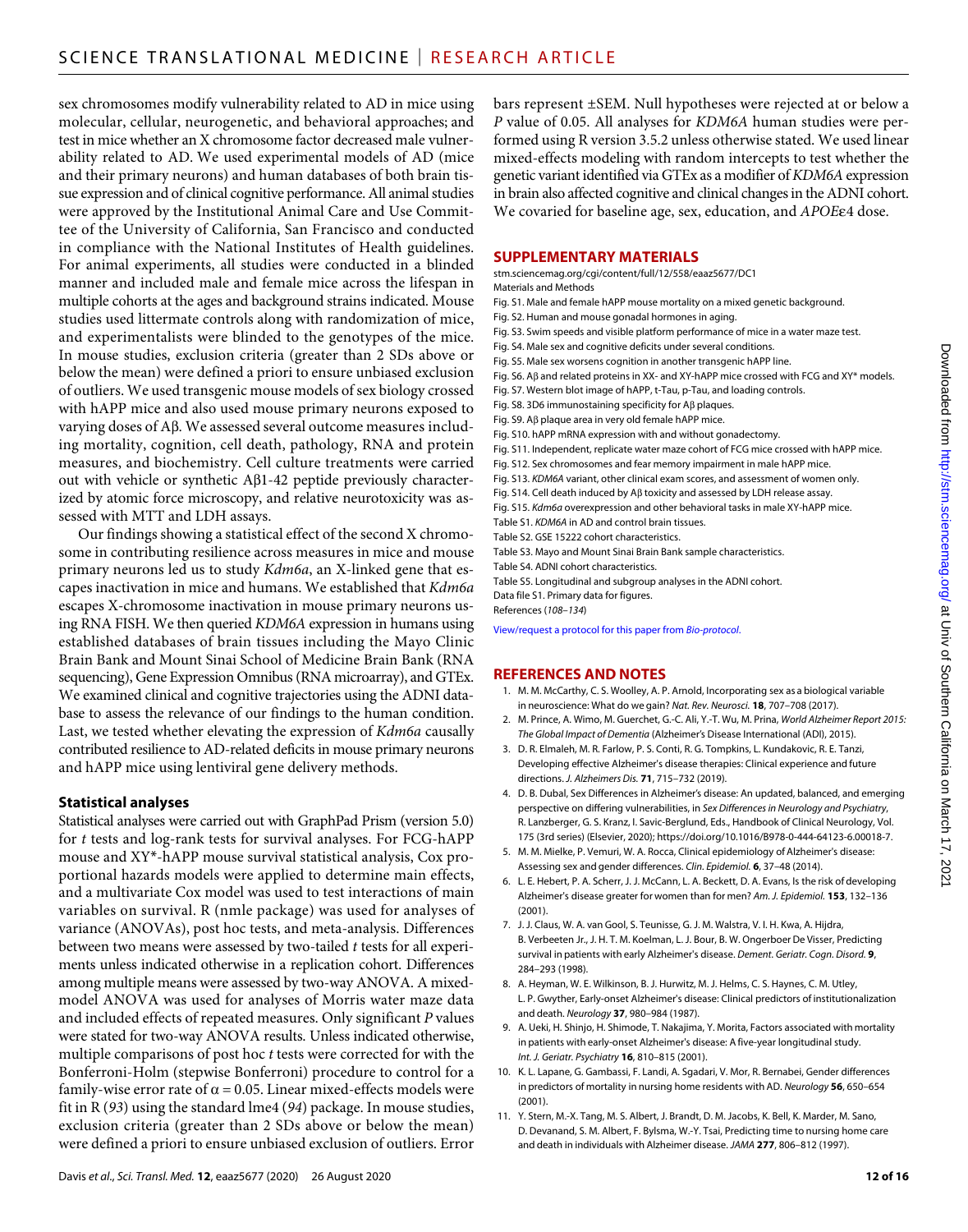- 12. R. F. Buckley, E. C. Mormino, R. E. Amariglio, M. J. Properzi, J. S. Rabin, Y. Y. Lim, K. V. Papp, H. I. L. Jacobs, S. Burnham, B. J. Hanseeuw, V. Doré, A. Dobson, C. L. Masters, M. Waller, C. C. Rowe, P. Maruff, M. C. Donohue, D. M. Rentz, D. Kirn, T. Hedden, J. Chhatwal, A. P. Schultz, K. A. Johnson, V. L. Villemagne, R. A. Sperling; Alzheimer's Disease Neuroimaging Initiative; Australian Imaging, Biomarker and Lifestyle study of ageing; Harvard Aging Brain Study, Sex, amyloid, and APOE  $\varepsilon$ 4 and risk of cognitive decline in preclinical Alzheimer's disease: Findings from three well-characterized cohorts. *Alzheimers Dement.* **14**, 1193–1203 (2018).
- 13. K. B. Casaletto, F. M. Elahi, A. M. Staffaroni, S. Walters, W. R. Contreras, A. Wolf, D. Dubal, B. Miller, K. Yaffe, J. H. Kramer, Cognitive aging is not created equally: Differentiating unique cognitive phenotypes in "normal" adults. *Neurobiol. Aging* **77**, 13–19 (2019).
- 14. J. R. Cerhan, A. R. Folsom, J. A. Mortimer, E. Shahar, D. S. Knopman, P. G. McGovern, M. A. Hays, L. D. Crum, G. Heiss, Correlates of cognitive function in middle-aged adults. Atherosclerosis Risk in Communities (ARIC) Study Investigators. *Gerontology* **44**, 95–105 (1998).
- 15. C. R. Jack Jr., H. J. Wiste, S. D. Weigand, D. S. Knopman, P. Vemuri, M. M. Mielke, V. Lowe, M. L. Senjem, J. L. Gunter, M. M. Machulda, B. E. Gregg, V. S. Pankratz, W. A. Rocca, R. C. Petersen, Age, sex, and APOE  $\varepsilon$ 4 effects on memory, brain structure, and  $\beta$ -amyloid across the adult life span. *JAMA Neurol.* **72**, 511–519 (2015).
- 16. C. R. Jack Jr., T. M. Therneau, H. J. Wiste, S. D. Weigand, D. S. Knopman, V. J. Lowe, M. M. Mielke, P. Vemuri, R. O. Roberts, M. M. Machulda, M. L. Senjem, J. L. Gunter, W. A. Rocca, R. C. Petersen, Transition rates between amyloid and neurodegeneration biomarker states and to dementia: A population-based, longitudinal cohort study. *Lancet Neurol.* **15**, 56–64 (2016).
- 17. C. R. Jack Jr., H. J. Wiste, S. D. Weigand, T. M. Therneau, D. S. Knopman, V. Lowe, P. Vemuri, M. M. Mielke, R. O. Roberts, M. M. Machulda, M. L. Senjem, J. L. Gunter, W. A. Rocca, R. C. Petersen, Age-specific and sex-specific prevalence of cerebral  $\beta$ -amyloidosis, tauopathy, and neurodegeneration in cognitively unimpaired individuals aged 50-95 years: A cross-sectional study. *Lancet Neurol.* **16**, 435–444 (2017).
- 18. C. R. Jack Jr., T. M. Therneau, S. D. Weigand, H. J. Wiste, D. S. Knopman, P. Vemuri, V. J. Lowe, M. M. Mielke, R. O. Roberts, M. M. Machulda, J. Graff-Radford, D. T. Jones, C. G. Schwarz, J. L. Gunter, M. L. Senjem, W. A. Rocca, R. C. Petersen, Prevalence of biologically vs clinically defined Alzheimer spectrum entities using the National Institute on Aging-Alzheimer's Association Research Framework. *JAMA Neurol.* **76**, 1174–1183 (2019).
- 19. R. C. Petersen, R. O. Roberts, D. S. Knopman, Y. E. Geda, R. H. Cha, V. S. Pankratz, B. F. Boeve, E. G. Tangalos, R. J. Ivnik, W. A. Rocca, Prevalence of mild cognitive impairment is higher in men. The Mayo Clinic Study of Aging. *Neurology* **75**, 889–897 (2010).
- 20. R. O. Roberts, Y. E. Geda, D. S. Knopman, R. H. Cha, V. S. Pankratz, B. F. Boeve, E. G. Tangalos, R. J. Ivnik, W. A. Rocca, R. C. Petersen, The incidence of MCI differs by subtype and is higher in men: The Mayo Clinic Study of Aging. *Neurology* **78**, 342–351 (2012).
- 21. L. Mucke, E. Masliah, G.-Q. Yu, M. Mallory, E. M. Rockenstein, G. Tatsuno, K. Hu, D. Kholodenko, K. Johnson-Wood, L. McConlogue, High-level neuronal expression of  $AB_{1-42}$  in wild-type human amyloid protein precursor transgenic mice: Synaptotoxicity without plaque formation. *J. Neurosci.* **20**, 4050–4058 (2000).
- 22. R. L. Ferrini, E. Barrett-Connor, Sex hormones and age: A cross-sectional study of testosterone and estradiol and their bioavailable fractions in community-dwelling men. *Am. J. Epidemiol.* **147**, 750–754 (1998).
- 23. J. E. Morley, F. Kaiser, W. J. Raum, H. M. Perry III, J. F. Flood, J. Jensen, A. J. Silver, E. Roberts, Potentially predictive and manipulable blood serum correlates of aging in the healthy human male: Progressive decreases in bioavailable testosterone, dehydroepiandrosterone sulfate, and the ratio of insulin-like growth factor 1 to growth hormone. *Proc. Natl. Acad. Sci. U.S.A.* **94**, 7537–7542 (1997).
- 24. J. D. Veldhuis, Aging and hormones of the hypothalamo-pituitary axis: Gonadotropic axis in men and somatotropic axes in men and women. *Ageing Res. Rev.* **7**, 189–208 (2008).
- 25. J. F. Nelson, L. S. Felicio, H. H. Osterburg, C. E. Finch, Differential contributions of ovarian and extraovarian factors to age-related reductions in plasma estradiol and progesterone during the estrous cycle of C57BL/6J mice. *Endocrinology* **130**, 805–810 (1992).
- 26. J. F. Nelson, K. R. Latham, C. E. Finch, Plasma testosterone levels in C57BL/6J male mice: Effects of age and disease. *Acta Endocrinol.* **80**, 744–752 (1975).
- 27. J. Chin, J. J. Palop, J. Puoliväli, C. Massaro, N. Bien-Ly, H. Gerstein, K. Scearce-Levie, E. Masliah, L. Mucke, Fyn kinase induces synaptic and cognitive impairments in a transgenic mouse model of Alzheimer's disease. *J. Neurosci.* **25**, 9694–9703 (2005).
- 28. E. D. Roberson, B. Halabisky, J. W. Yoo, J. Yao, J. Chin, F. Yan, T. Wu, P. Hamto, N. Devidze, G.-Q. Yu, J. J. Palop, J. L. Noebels, L. Mucke, Amyloid- $\beta$ /Fyn-induced synaptic, network, and cognitive impairments depend on tau levels in multiple mouse models of Alzheimer's disease. *J. Neurosci.* **31**, 700–711 (2011).
- 29. M. J. Callahan, W. J. Lipinski, F. Bian, R. A. Durham, A. Pack, L. C. Walker, Augmented senile plaque load in aged female β-amyloid precursor protein-transgenic mice. Am. J. Pathol. **158**, 1173–1177 (2001).
- 30. A. P. Arnold, X. Chen, What does the "four core genotypes" mouse model tell us about sex differences in the brain and other tissues? *Front. Neuroendocrinol.* **30**, 1–9 (2009).
- 31. S. K. Mahadevaiah, T. Odorisio, D. J. Elliott, Á. Rattigan, M. Szot, S. H. Laval, L. L. Washburn, J. R. McCarrey, B. M. Cattanach, R. Lovell-Badge, P. S. Burgoyne, Mouse homologues of the human AZF candidate gene RBM are expressed in spermatogonia and spermatids, and map to a Y chromosome deletion interval associated with a high incidence of sperm abnormalities. *Hum. Mol. Genet.* **7**, 715–727 (1998).
- 32. M. M. McCarthy, A. P. Arnold, Reframing sexual differentiation of the brain. *Nat. Neurosci.* **14**, 677–683 (2011).
- 33. A. P. Arnold, Mouse models for evaluating sex chromosome effects that cause sex differences in non-gonadal tissues. *J. Neuroendocrinol.* **21**, 377–386 (2009).
- 34. E. M. Eicher, D. W. Hale, P. A. Hunt, B. K. Lee, P. K. Tucker, T. R. King, J. T. Eppig, L. L. Washburn, The mouse Y\* chromosome involves a complex rearrangement, including interstitial positioning of the pseudoautosomal region. *Cytogenet. Cell Genet.* **57**, 221–230 (1991).
- 35. J. B. Berletch, F. Yang, C. M. Disteche, Escape from X inactivation in mice and humans. *Genome Biol.* **11**, 213 (2010).
- 36. L. Carrel, H. F. Willard, X-inactivation profile reveals extensive variability in X-linked gene expression in females. *Nature* **434**, 400–404 (2005).
- 37. T. Tukiainen, A.-C. Villani, A. Yen, M. A. Rivas, J. L. Marshall, R. Satija, M. Aguirre, L. Gauthier, M. Fleharty, A. Kirby, B. B. Cummings, S. E. Castel, K. J. Karczewski, F. Aguet, A. Byrnes; GTEx Consortium; Laboratory, Data Analysis &Coordinating Center (LDACC)— Analysis Working Group; Statistical Methods groups—Analysis Working Group; Enhancing GTEx (eGTEx) groups; NIH Common Fund; NIH/NCI; NIH/NHGRI; NIH/NIMH; NIH/NIDA; Biospecimen Collection Source Site—NDRI; Biospecimen Collection Source Site—RPCI; Biospecimen Core Resource—VARI; Brain Bank Repository—University of Miami Brain Endowment Bank; Leidos Biomedical—Project Management; ELSI Study; Genome Browser Data Integration &Visualization—EBI; Genome Browser Data Integration &Visualization—UCSC Genomics Institute, University of California Santa Cruz, T. Lappalainen, A. Regev, K. G. Ardlie, N. Hacohen, D. G. MacArthur, Landscape of X chromosome inactivation across human tissues. *Nature* **550**, 244–248 (2017).
- 38. F. Yang, T. Babak, J. Shendure, C. M. Disteche, Global survey of escape from X inactivation by RNA-sequencing in mouse. *Genome Res.* **20**, 614–622 (2010).
- 39. J. B. Berletch, W. Ma, F. Yang, J. Shendure, W. S. Noble, C. M. Disteche, X. Deng, Escape from X inactivation varies in mouse tissues. *PLOS Genet.* **11**, e1005079 (2015).
- 40. A. Greenfield, L. Carrel, D. Pennisi, C. Philippe, N. Quaderi, P. Siggers, K. Steiner, P. P. L. Tam, A. P. Monaco, H. F. Willard, P. Koopman, The UTX gene escapes X inactivation in mice and humans. *Hum. Mol. Genet.* **7**, 737–742 (1998).
- 41. N. Bögershausen, V. Gatinois, V. Riehmer, H. Kayserili, J. Becker, M. Thoenes, P. Ö. Simsek-Kiper, M. Barat-Houari, N. H. Elcioglu, D. Wieczorek, S. Tinschert, G. Sarrabay, T. M. Strom, A. Fabre, G. Baynam, E. Sanchez, G. Nürnberg, U. Altunoglu, Y. Capri, B. Isidor, D. Lacombe, C. Corsini, V. Cormier-Daire, D. Sanlaville, F. Giuliano, K.-H. LeQuan Sang, H. Kayirangwa, P. Nürnberg, T. Meitinger, K. Boduroglu, B. Zoll, S. Lyonnet, A. Tzschach, A. Verloes, N. Di Donato, I. Touitou, C. Netzer, Y. Li, D. Geneviève, G. Yigit, B. Wollnik, Mutation update for Kabuki syndrome genes KMT2D and KDM6A and further delineation of X-linked Kabuki syndrome subtype 2. *Hum. Mutat.* **37**, 847–864 (2016).
- 42. D. Lederer, B. Grisart, M. C. Digilio, V. Benoit, M. Crespin, S. C. Ghariani, I. Maystadt, B. Dallapiccola, C. Verellen-Dumoulin, Deletion of KDM6A, a histone demethylase interacting with MLL2, in three patients with Kabuki syndrome. *Am. J. Hum. Genet.* **90**, 119–124 (2012).
- 43. N. Miyake, E. Koshimizu, N. Okamoto, S. Mizuno, T. Ogata, T. Nagai, T. Kosho, H. Ohashi, M. Kato, G. Sasaki, H. Mabe, Y. Watanabe, M. Yoshino, T. Matsuishi, J.-i. Takanashi, V. Shotelersuk, M. Tekin, N. Ochi, M. Kubota, N. Ito, K. Ihara, T. Hara, H. Tonoki, T. Ohta, K. Saito, M. Matsuo, M. Urano, T. Enokizono, A. Sato, H. Tanaka, A. Ogawa, T. Fujita, Y. Hiraki, S. Kitanaka, Y. Matsubara, T. Makita, M. Taguri, M. Nakashima, Y. Tsurusaki, H. Saitsu, K.-i. Yoshiura, N. Matsumoto, N. Niikawa, MLL2 and KDM6A mutations in patients with Kabuki syndrome. *Am. J. Med. Genet. A* **161A**, 2234–2243 (2013).
- 44. N. Miyake, S. Mizuno, N. Okamoto, H. Ohashi, M. Shiina, K. Ogata, Y. Tsurusaki, M. Nakashima, H. Saitsu, N. Niikawa, N. Matsumoto, KDM6A point mutations cause Kabuki syndrome. *Hum. Mutat.* **34**, 108–110 (2013).
- 45. P. M. Van Laarhoven, L. R. Neitzel, A. M. Quintana, E. A. Geiger, E. H. Zackai, D. E. Clouthier, K. B. Artinger, J. E. Ming, T. H. Shaikh, Kabuki syndrome genes KMT2D and KDM6A: Functional analyses demonstrate critical roles in craniofacial, heart and brain development. *Hum. Mol. Genet.* **24**, 4443–4453 (2015).
- 46. P. Yang, H. Tan, Y. Xia, Q. Yu, X. Wei, R. Guo, Y. Peng, C. Chen, H. Li, L. Mei, Y. Huang, D. Liang, L. Wu, De novo exonic deletion of KDM6A in a Chinese girl with Kabuki syndrome: A case report and brief literature review. *Am. J. Med. Genet. A* **170**, 1613–1621 (2016).
- 47. G.-B. Tang, Y.-Q. Zeng, P.-P. Liu, T.-W. Mi, S.-F. Zhang, S.-K. Dai, Q.-Y. Tang, L. Yang, Y.-J. Xu, H.-L. Yan, H.-Z. Du, Z.-Q. Teng, F.-Q. Zhou, C.-M. Liu, The histone H3K27 demethylase UTX regulates synaptic plasticity and cognitive behaviors in mice. *Front. Mol. Neurosci.* **10**, 267 (2017).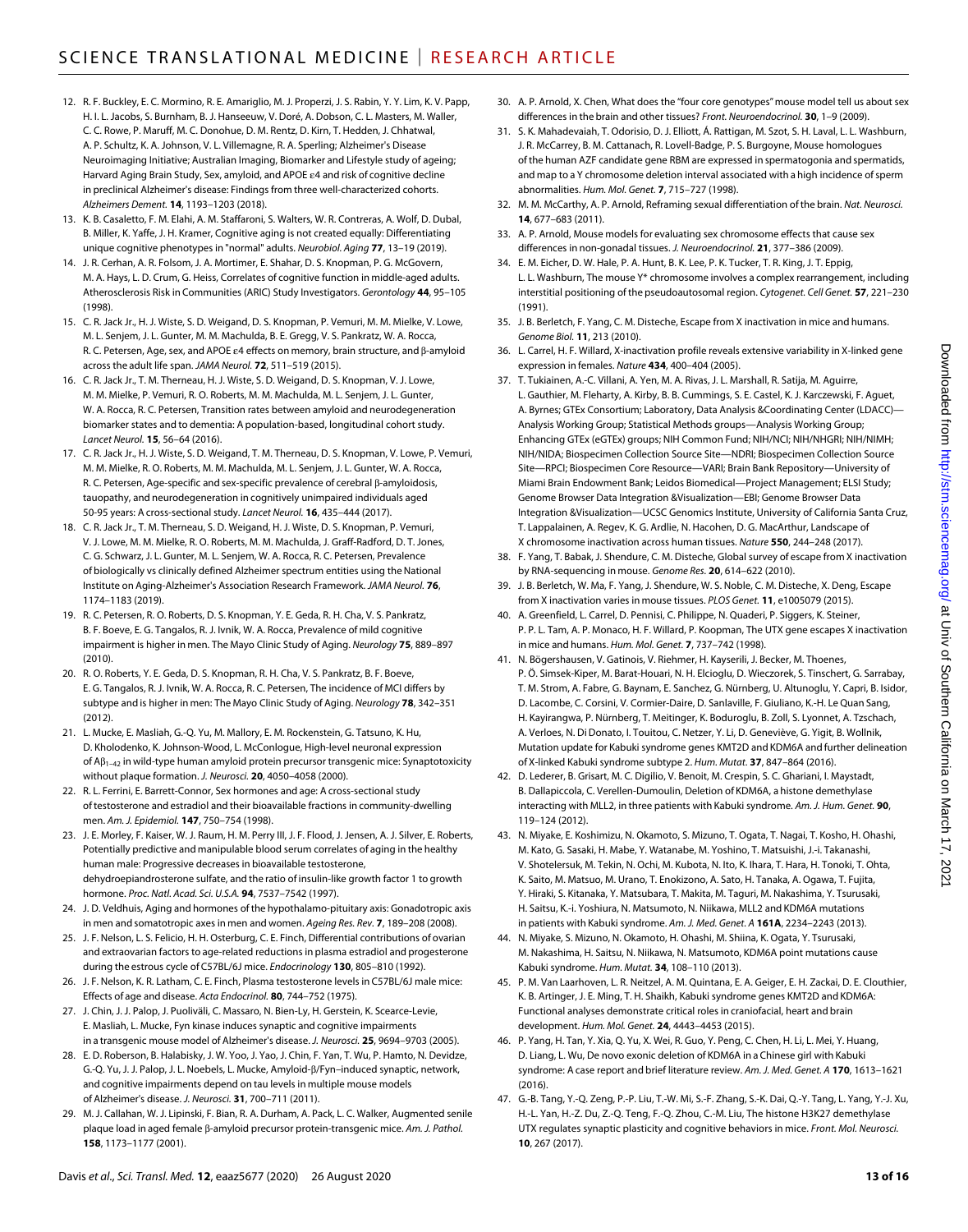- 48. B. Panning, X inactivation in mouse ES cells: Histone modifications and FISH. *Methods Enzymol.* **376**, 419–428 (2004).
- 49. R. Wiedemuth, S. Thieme, K. Navratiel, B. Dorschner, S. Brenner, UTX—Moonlighting in the cytoplasm? *Int. J. Biochem. Cell Biol.* **97**, 78–82 (2018).
- 50. J. B. Berletch, X. Deng, D. K. Nguyen, C. M. Disteche, Female bias in Rhox6 and 9 regulation by the histone demethylase KDM6A. *PLOS Genet.* **9**, e1003489 (2013).
- 51. X. Lei, J. Jiao, UTX affects neural stem cell proliferation and differentiation through PTEN signaling. *Stem Cell Rep.* **10**, 1193–1207 (2018).
- 52. GTEx Consortium; Laboratory, Data Analysis &Coordinating Center (LDACC)—Analysis Working Group; Statistical Methods groups—Analysis Working Group; Enhancing GTEx (eGTEx) groups; NIH Common Fund; NIH/NCI; NIH/NHGRI; NIH/NIMH; NIH/NIDA; Biospecimen Collection Source Site—NDRI; Biospecimen Collection Source Site—RPCI; Biospecimen Core Resource—VARI; Brain Bank Repository—University of Miami Brain Endowment Bank; Leidos Biomedical—Project Management; ELSI Study; Genome Browser Data Integration &Visualization—EBI; Genome Browser Data Integration &Visualization—UCSC Genomics Institute, University of California Santa Cruz; Lead analysts; Laboratory, Data Analysis &Coordinating Center (LDACC); NIH program management; Biospecimen collection; Pathology; eQTL Manuscript Working Group, A. Battle, C. D. Brown, B. E. Engelhardt, S. B. Montgomery, Genetic effects on gene expression across human tissues. *Nature* **550**, 204–213 (2017).
- 53. S. T. Sherry, M.-H. Ward, M. Kholodov, J. Baker, L. Phan, E. M. Smigielski, K. Sirotkin, dbSNP: The NCBI database of genetic variation. *Nucleic Acids Res.* **29**, 308–311 (2001).
- 54. J. S. Cheng, D. B. Dubal, D. H. Kim, J. Legleiter, I. H. Cheng, G.-Q. Yu, I. Tesseur, T. Wyss-Coray, P. Bonaldo, L. Mucke, Collagen VI protects neurons against  $A\beta$  toxicity. *Nat. Neurosci.* **12**, 119–121 (2009).
- 55. N. K. Sampathkumar, J. I. Bravo, Y. Chen, P. S. Danthi, E. K. Donahue, R. W. Lai, R. Lu, L. T. Randall, N. Vinson, B. A. Benayoun, Widespread sex dimorphism in aging and age-related diseases. *Hum. Genet.* **139**, 333–356 (2019).
- 56. T. C. Buter, A. van den Hout, F. E. Matthews, J. P. Larsen, C. Brayne, D. Aarsland, Dementia and survival in Parkinson disease: A 12-year population study. *Neurology* **70**, 1017–1022 (2008).
- 57. E. B. Forsaa, J. P. Larsen, T. Wentzel-Larsen, G. Alves, What predicts mortality in Parkinson disease?: A prospective population-based long-term study. *Neurology* **75**, 1270–1276 (2010).
- 58. T. Kihira, S. Yoshida, K. Okamoto, Y. Kazimoto, M. Ookawa, K. Hama, H. Miwa, T. Kondo, Survival rate of patients with amyotrophic lateral sclerosis in Wakayama Prefecture, Japan, 1966 to 2005. *J. Neurol. Sci.* **268**, 95–101 (2008).
- 59. J.J. Sejvar, R. C. Holman, J. S. Bresee, K. D. Kochanek, L. B. Schonberger, Amyotrophic lateral sclerosis mortality in theUnited States, 1979-2001. *Neuroepidemiology* **25**, 144–152 (2005).
- 60. A. F. Jorm, D. Jolley, The incidence of dementia: A meta-analysis. *Neurology* **51**, 728–733 (1998).
- 61. R. Brookmeyer, N. Abdalla, Estimation of lifetime risks of Alzheimer's disease dementia using biomarkers for preclinical disease. *Alzheimers Dement.* **14**, 981–988 (2018).
- 62. S. Horvath, M. Gurven, M. E. Levine, B. C. Trumble, H. Kaplan, H. Allayee, B. R. Ritz, B. Chen, A. T. Lu, T. M. Rickabaugh, B. D. Jamieson, D. Sun, S. Li, W. Chen, L. Quintana-Murci, M. Fagny, M. S. Kobor, P. S. Tsao, A. P. Reiner, K. L. Edlefsen, D. Absher, T. L. Assimes, An epigenetic clock analysis of race/ethnicity, sex, and coronary heart disease. *Genome Biol.* **17**, 171 (2016).
- 63. M. S. Goyal, T. M. Blazey, Y. Su, L. E. Couture, T. J. Durbin, R. J. Bateman, T. L.-S. Benzinger, J. C. Morris, M. E. Raichle, A. G. Vlassenko, Persistent metabolic youth in the aging female brain. *Proc. Natl. Acad. Sci. U.S.A.* **116**, 3251–3255 (2019).
- 64. C. R. Jack Jr., D. A. Bennett, K. Blennow, M. C. Carrillo, H. H. Feldman, G. B. Frisoni, H. Hampel, W. J. Jagust, K. A. Johnson, D. S. Knopman, R. C. Petersen, P. Scheltens, R. A. Sperling, B. Dubois, A/T/N: An unbiased descriptive classification scheme for Alzheimer disease biomarkers. *Neurology* **87**, 539–547 (2016).
- 65. B. Caracciolo, K. Palmer, R. Monastero, B. Winblad, L. Bäckman, L. Fratiglioni, Occurrence of cognitive impairment and dementia in the community: A 9-year-long prospective study. *Neurology* **70**, 1778–1785 (2008).
- 66. M. Ganguli, H. H. Dodge, C. Shen, S. T. DeKosky, Mild cognitive impairment, amnestic type: An epidemiologic study. *Neurology* **63**, 115–121 (2004).
- 67. K. Koivisto, K. J. Reinikainen, T. Hanninen, M. Vanhanen, E.-L. Helkala, L. Mykkanen, M. Laakso, K. Pyorala, P. J. Riekkinen Sr., Prevalence of age-associated memory impairment in a randomly selected population from eastern Finland. *Neurology* **45**, 741–747 (1995).
- 68. A. Di Carlo, M. Lamassa, M. Baldereschi, M. Inzitari, E. Scafato, G. Farchi, D. Inzitari, CIND and MCI in the Italian elderly: Frequency, vascular risk factors, progression to dementia. *Neurology* **68**, 1909–1916 (2007).
- 69. M. Kivipelto, E.-L. Helkala, T. Hänninen, M. P. Laakso, M. Hallikainen, K. Alhainen, H. Soininen, J. Tuomilehto, A. Nissinen, Midlife vascular risk factors and late-life mild cognitive impairment: A population-based study. *Neurology* **56**, 1683–1689 (2001).
- 70. V. Solfrizzi, F. Panza, A. M. Colacicco, A. D'Introno, C. Capurso, F. Torres, F. Grigoletto, S. Maggi, A. Del Parigi, E. M. Reiman, R. J. Caselli, E. Scafato, G. Farchi, A. Capurso; Italian

Longitudinal Study on Aging Working Group, Vascular risk factors, incidence of MCI, and rates of progression to dementia. *Neurology* **63**, 1882–1891 (2004).

- 71. T. J. Hohman, L. Dumitrescu, L. L. Barnes, M. Thambisetty, G. Beecham, B. Kunkle, K. A. Gifford, W. S. Bush, L. B. Chibnik, S. Mukherjee, P. L. De Jager, W. Kukull, P. K. Crane, S. M. Resnick, C. D. Keene, T. J. Montine, G. D. Schellenberg, J. L. Haines, H. Zetterberg, K. Blennow, E. B. Larson, S. C. Johnson, M. Albert, D. A. Bennett, J. A. Schneider, A. L. Jefferson; Alzheimer's Disease Genetics Consortium and the Alzheimer's Disease Neuroimaging Initiative, Sex-specific association of apolipoprotein E with cerebrospinal fluid levels of tau. *JAMA Neurol.* **75**, 989–998 (2018).
- 72. W. J. Jansen, R. Ossenkoppele, D. L. Knol, B. M. Tijms, P. Scheltens, F. R. J. Verhey, P. J. Visser; Amyloid Biomarker Study Group, P. Aalten, D. Aarsland, D. Alcolea, M. Alexander, I. S. Almdahl, S. E. Arnold, I. Baldeiras, H. Barthel, B. N. M. van Berckel, K. Bibeau, K. Blennow, D. J. Brooks, M. A. van Buchem, V. Camus, E. Cavedo, K. Chen, G. Chetelat, A. D. Cohen, A. Drzezga, S. Engelborghs, A. M. Fagan, T. Fladby, A. S. Fleisher, W. M. van der Flier, L. Ford, S. Förster, J. Fortea, N. Foskett, K. S. Frederiksen, Y. Freund-Levi, G. B. Frisoni, L. Froelich, T. Gabryelewicz, K. D. Gill, O. Gkatzima, E. Gómez-Tortosa, M. F. Gordon, T. Grimmer, H. Hampel, L. Hausner, S. Hellwig, S.-K. Herukka, H. Hildebrandt, L. Ishihara, A. Ivanoiu, W. J. Jagust, P. Johannsen, R. Kandimalla, E. Kapaki, A. Klimkowicz-Mrowiec, W. E. Klunk, S. Köhler, N. Koglin, J. Kornhuber, M. G. Kramberger, K. Van Laere, S. M. Landau, D. Y. Lee, M. de Leon, V. Lisetti, A. Lleó, K. Madsen, W. Maier, J. Marcusson, N. Mattsson, A. de Mendonça, O. Meulenbroek, P. T. Meyer, M. A. Mintun, V. Mok, J. L. Molinuevo, H. M. Møllergård, J. C. Morris, B. Mroczko, S. Van der Mussele, D. L. Na, A. Newberg, A. Nordberg, A. Nordlund, G. P. Novak, G. P. Paraskevas, L. Parnetti, G. Perera, O. Peters, J. Popp, S. Prabhakar, G. D. Rabinovici, I. H. G. B. Ramakers, L. Rami, C. Resende de Oliveira, J. O. Rinne, K. M. Rodrigue, E. Rodríguez-Rodríguez, C. M. Roe, U. Rot, C. C. Rowe, E. Rüther, O. Sabri, P. Sanchez-Juan, I. Santana, M. Sarazin, J. Schröder, C. Schütte, S. W. Seo, F. Soetewey, H. Soininen, L. Spiru, H. Struyfs, C. E. Teunissen, M. Tsolaki, R. Vandenberghe, M. M. Verbeek, V. L. Villemagne, S. J. B. Vos, L. J. C. van Waalwijk van Doorn, G. Waldemar, A. Wallin, A. K. Wallin, J. Wiltfang, D. A. Wolk, M. Zboch, H. Zetterberg, Prevalence of cerebral amyloid pathology in persons without dementia: A meta-analysis. *JAMA* **313**, 1924–1938 (2015).
- 73. R. F. Buckley, E. C. Mormino, J. S. Rabin, T. J. Hohman, S. Landau, B. J. Hanseeuw, H. I. L. Jacobs, K. V. Papp, R. E. Amariglio, M. J. Properzi, A. P. Schultz, D. Kirn, M. R. Scott, T. Hedden, M. Farrell, J. Price, J. Chhatwal, D. M. Rentz, V. L. Villemagne, K. A. Johnson, R. A. Sperling, Sex differences in the association of global amyloid and regional tau deposition measured by positron emission tomography in clinically normal older adults. *JAMA Neurol.* **76**, 542–551 (2019).
- 74. L. Kodama, E. Guzman, J. I. Etchegaray, Y. Li, F. A. Sayed, L. Zhou, Y. Zhou, L. Zhan, D. Le, J. C. Udeochu, C. D. Clelland, Z. Cheng, G. Yu, Q. Li, K. S. Kosik, L. Gan, Microglial microRNAs mediate sex-specific responses to tau pathology. *Nat. Neurosci.* **23**, 167–171 (2020).
- 75. R. Ossenkoppele, C. H. Lyoo, J. Jester-Broms, C. H. Sudre, H. Cho, Y. H. Ryu, J. Y. Choi, R. Smith, O. Strandberg, S. Palmqvist, J. Kramer, A. L. Boxer, M. L. Gorno-Tempini, B. L. Miller, R. La Joie, G. D. Rabinovici, O. Hansson, Assessment of demographic, genetic, and imaging variables associated with brain resilience and cognitive resilience to pathological tau in patients with Alzheimer disease. *JAMA Neurol.* **77**, 632–642 (2020).
- 76. L. A. Digma, J. R. Madsen, R. A. Rissman, D. M. Jacobs, J. B. Brewer, S. J. Banks; Alzheimer's Disease Neuroimaging Initiative, Women can bear a bigger burden: Ante- and postmortem evidence for reserve in the face of tau. *Brain Commun.* **2**, fcaa025 (2020).
- 77. J. C. Carroll, E. R. Rosario, S. Kreimer, A. Villamagna, E. Gentzschein, F. Z. Stanczyk, C. J. Pike, Sex differences in  $\beta$ -amyloid accumulation in 3xTg-AD mice: Role of neonatal sex steroid hormone exposure. *Brain Res.* **1366**, 233–245 (2010).
- 78. R. W. Halford, D. W. Russell, Reduction of cholesterol synthesis in the mouse brain does not affect amyloid formation in Alzheimer's disease, but does extend lifespan. *Proc. Natl. Acad. Sci. U.S.A.* **106**, 3502–3506 (2009).
- 79. C. Hirata-Fukae, H.-F. Li, H.-S. Hoe, A. J. Gray, S. S. Minami, K. Hamada, T. Niikura, F. Hua, H. Tsukagoshi-Nagai, Y. Horikoshi-Sakuraba, M. Mughal, G. W. Rebeck, F. M. LaFerla, M. P. Mattson, N. Iwata, T. C. Saido, W. L. Klein, K. E. Duff, P. S. Aisen, Y. Matsuoka, Females exhibit more extensive amyloid, but not tau, pathology in an Alzheimer transgenic model. *Brain Res.* **1216**, 92–103 (2008).
- 80. J. Wang, H. Tanila, J. Puolivali, I. Kadish, T. van Groen, Gender differences in the amount and deposition of amyloid<sub>B</sub> in APPswe and PS1 double transgenic mice. *Neurobiol. Dis.* **14**, 318–327 (2003).
- 81. D. B. Dubal, L. Broestl, K. Worden, Sex and gonadal hormones in mouse models of Alzheimer's disease: What is relevant to the human condition? *Biol. Sex Differ.* **3**, 24 (2012).
- 82. L. Broestl, K. Worden, A. J. Moreno, E. J. Davis, D. Wang, B. Garay, T. Singh, L. Verret, J. J. Palop, D. B. Dubal, Ovarian cycle stages modulate Alzheimer-related cognitive and brain network alterations in female mice. *eNeuro* **5**, ENEURO.0132-17.2018 (2018).
- 83. C. J. Pike, Sex and the development of Alzheimer's disease. *J. Neurosci. Res.* **95**, 671–680 (2017).
- 84. E. J. Davis, I. Lobach, D. B. Dubal, Female XX sex chromosomes increase survival and extend lifespan in aging mice. *Aging Cell* **18**, e12871 (2019).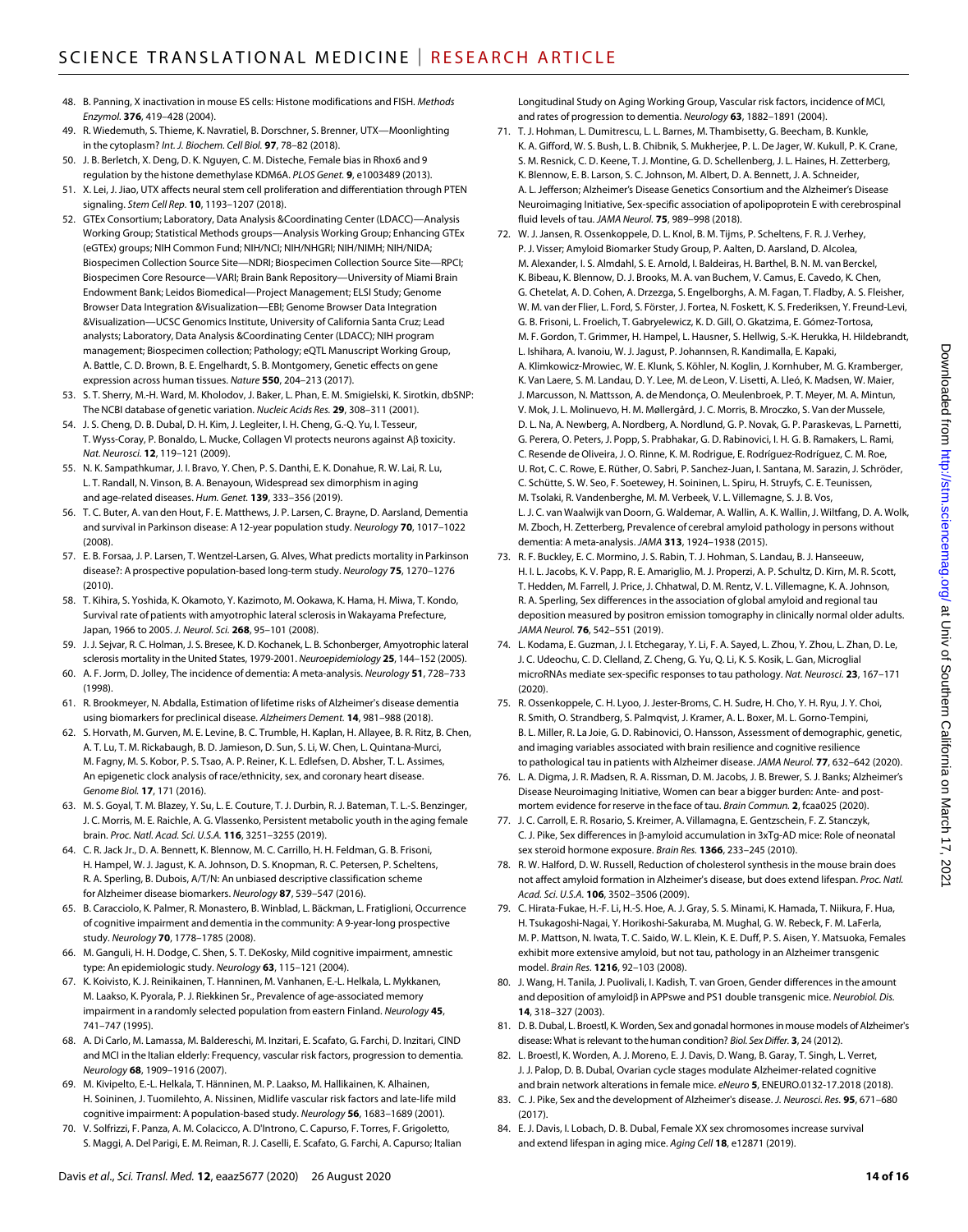- 85. D. H. Skuse, X-linked genes and mental functioning. *Hum. Mol. Genet.* **14 Spec No 1**, R27–R32 (2005).
- 86. M. P. Vawter, S. Evans, P. Choudary, H. Tomita, J. Meador-Woodruff, M. Molnar, J. Li, J. F. Lopez, R. Myers, D. Cox, S. J. Watson, H. Akil, E. G. Jones, W. E. Bunney, Gender-specific gene expression in post-mortem human brain: Localization to sex chromosomes. *Neuropsychopharmacology* **29**, 373–384 (2004).
- 87. J. Xu, X. Deng, R. Watkins, C. M. Disteche, Sex-specific differences in expression of histone demethylases Utx and Uty in mouse brain and neurons. *J. Neurosci.* **28**, 4521–4527 (2008).
- 88. A. Greenfield, D. Scott, D. Pennisi, I. Ehrmann, P. Ellis, L. Cooper, E. Simpson, P. Koopman, An H-YD<sup>b</sup> epitope is encoded by a novel mouse Y chromosome gene. *Nat. Genet*. **14**, 474–478 (1996).
- 89. I. Gažová, A. Lengeling, K. M. Summers, Lysine demethylases KDM6A and UTY: The X and Y of histone demethylation. *Mol. Genet. Metab.* **127**, 31–44 (2019).
- 90. K. B. Shpargel, T. Sengoku, S. Yokoyama, T. Magnuson, UTX and UTY demonstrate histone demethylase-independent function in mouse embryonic development. *PLOS Genet.* **8**, e1002964 (2012).
- 91. L. J. Walport, R. J. Hopkinson, M. Vollmar, S. K. Madden, C. Gileadi, U. Oppermann, C. J. Schofield, C. Johansson, Human UTY(KDM6C) is a male-specific N<sup>€</sup>-methyl lysyl demethylase. *J. Biol. Chem.* **289**, 18302–18313 (2014).
- 92. Y. Itoh, L. C. Golden, N. Itoh, M. A. Matsukawa, E. Ren, V. Tse, A. P. Arnold, R. R. Voskuhl, The X-linked histone demethylase Kdm6a in CD4<sup>+</sup> T lymphocytes modulates autoimmunity. *J. Clin. Invest.* **129**, 3852–3863 (2019).
- 93. R. C. Team, R: A Language and Environment for Statistical Computing version 3.6.1, R Foundation for Statistical Computing, Vienna, Austria (2019).
- 94. D. Bates, M. Mächler, B. Bolker, S. Walker, lme4: Linear mixed-effects models using Eigen and S4, *Journal of Statistical Software*, **67** (2014).
- 95. H. Agüero-Torres, L. Fratiglioni, Z. Guo, M. Viitanen, B. Winblad, Prognostic factors in very old demented adults: A seven-year follow-up from a population-based survey in Stockholm. *J. Am. Geriatr. Soc.* **46**, 444–452 (1998).
- 96. C. S. Aneshensel, L. I. Pearlin, L. Levy-Storms, R. H. Schuler, The transition from home to nursing home mortality among people with dementia. *J. Gerontol. B Psychol. Sci. Soc. Sci.* **55**, S152–S162 (2000).
- 97. C. M. Beard, E. Kokmen, P. C. O'Brien, L. T. Kurland, Are patients with Alzheimer's disease surviving longer in recent years? *Neurology* **44**, 1869–1871 (1994).
- 98. L. Bracco, R. Gallato, F. Grigoletto, A. Lippi, V. Lepore, G. Bino, M. P. Lazzaro, F. Carella, T. Piccolo, C. Pozzilli, B. Giometto, L. Amaducci, Factors affecting course and survival in Alzheimer's disease. A 9-year longitudinal study. *Arch. Neurol.* **51**, 1213–1219 (1994).
- 99. A. Burns, G. Lewis, R. Jacoby, R. Levy, Factors affecting survival in Alzheimer's disease. *Psychol. Med.* **21**, 363–370 (1991).
- 100. J. J. Claus, G. J. M. Walstra, P. M. Bossuyt, S. Teunisse, W. A. Van Gool, A simple test of copying ability and sex define survival in patients with early Alzheimer's disease. *Psychol. Med.* **29**, 485–489 (1999).
- 101. S. M. Go, K. S. Lee, S. W. Seo, J. Chin, S. J. Kang, S. Y. Moon, D. L. Na, H.-K. Cheong, Survival ofAlzheimer's disease patients in Korea. *Dement. Geriatr. Cogn. Disord.* **35**, 219–228 (2013).
- 102. S. Roehr, T. Luck, H. Bickel, C. Brettschneider, A. Ernst, A. Fuchs, K. Heser, H.-H. König, F. Jessen, C. Lange, E. Mösch, M. Pentzek, S. Steinmann, S. Weyerer, J. Werle, B. Wiese, M. Scherer, W. Maier, S. G. Riedel-Heller; AgeCoDe Study Group, Mortality in incident dementia—Results from the German Study on Aging, Cognition, and Dementia in Primary Care Patients. *Acta Psychiatr. Scand.* **132**, 257–269 (2015).
- 103. Y. Stern, M. X. Tang, J. Denaro, R. Mayeux, Increased risk of mortality in Alzheimer's disease patients with more advanced educational and occupational attainment. *Ann. Neurol.* **37**, 590–595 (1995).
- 104. B. M. Thomas, G. McGonigal, C. A. McQuade, J. M. Starr, L. J. Whalley, Survival in early onset dementia: Effects of urbanization and socio-economic deprivation. *Neuroepidemiology* **16**, 134–140 (1997).
- 105. J. Vilalta-Franch, S. López-Pousa, L. Calvó-Perxas, J. Garre-Olmo, Psychosis of Alzheimer disease: Prevalence, incidence, persistence, risk factors, and mortality. *Am. J. Geriatr. Psychiatry* **21**, 1135–1143 (2013).
- 106. M. M. Williams, C. Xiong, J. C. Morris, J. E. Galvin, Survival and mortality differences between dementia with Lewy bodies vs Alzheimer disease. *Neurology* **67**, 1935–1941 (2006).
- 107. C. Wolfson, D. B. Wolfson, M. Asgharian, C. E. M'Lan, T. Østbye, K. Rockwood, D. B. Hogan; Clinical Progression of Dementia Study Group, A reevaluation of the duration ofsurvival after the onset of dementia. *N. Engl. J. Med.* **344**, 1111–1116 (2001).
- 108. W. Viechtbauer, Conducting meta-analyses in R with the metafor package. *J. Stat. Softw.* **36**, 1–48 (2010).
- 109. J. Hartung, G. Knapp, A refined method for the meta-analysis of controlled clinical trials with binary outcome. *Stat. Med.* **20**, 3875–3889 (2001).
- 110. J. Hartung, G. Knapp, On tests of the overall treatment effect in meta-analysis with normally distributed responses. *Stat. Med.* **20**, 1771–1782 (2001).
- 111. L. V. Hedges, J. L. Vevea, Fixed- and random-effects models in meta-analysis. *Psychol. Methods* **3**, 486–504 (1998).
- 112. K. Sidik, J. N. Jonkman, A simple confidence interval for meta-analysis. *Stat. Med.* **21**, 3153–3159 (2002).
- 113. E. M. Rockenstein, L. McConlogue, H. Tan, M. Power, E. Masliah, L. Mucke, Levels and alternative splicing of amyloid  $\beta$  protein precursor (APP) transcripts in brains of APP transgenic mice and humans with Alzheimer's disease. *J. Biol. Chem.* **270**, 28257–28267 (1995).
- 114. D. B. Dubal, J. S. Yokoyama, L. Zhu, L. Broestl, K. Worden, D. Wang, V. E. Sturm, D. Kim, E. Klein, G.-Q. Yu, K. Ho, K. E. Eilertson, L. Yu, M. Kuro-o, P. L. De Jager, G. Coppola, G. W. Small, D. A. Bennett, J. H. Kramer, C. R. Abraham, B. L. Miller, L. Mucke, Life extension factor klotho enhances cognition. *Cell Rep.* **7**, 1065–1076 (2014).
- 115. D. B. Dubal, L. Zhu, P. E. Sanchez, K. Worden, L. Broestl, E. Johnson, K. Ho, G.-Q. Yu, D. Kim, A. Betourne, M. Kuro-o, E. Masliah, C. R. Abraham, L. Mucke, Life extension factor klotho prevents mortality and enhances cognition in hAPP transgenic mice. *J. Neurosci.* **35**, 2358–2371 (2015).
- 116. M. Cissé, B. Halabisky, J. Harris, N. Devidze, D. B. Dubal, B. Sun, A. Orr, G. Lotz, D. H. Kim, P. Hamto, K. Ho, G.-Q. Yu, L. Mucke, Reversing EphB2 depletion rescues cognitive functions in Alzheimer model. *Nature* **469**, 47–52 (2011).
- 117. J. J. Palop, B. Jones, L. Kekonius, J. Chin, G.-Q. Yu, J. Raber, E. Masliah, L. Mucke, Neuronal depletion of calcium-dependent proteins in the dentate gyrus is tightly linked to Alzheimer's disease-related cognitive deficits. *Proc. Natl. Acad. Sci. U.S.A.* **100**, 9572–9577 (2003).
- 118. W. L. Klein, Aβ toxicity in Alzheimer's disease: Globular oligomers (ADDLs) as new vaccine and drug targets. *Neurochem. Int.* **41**, 345–352 (2002).
- 119. M. A. Aras, K. A. Hartnett, E. Aizenman, Assessment of cell viability in primary neuronal cultures. *Curr. Protoc. Neurosci.* **Chapter 7**, Unit 7.18 (2008).
- 120. M. Allen, M. M. Carrasquillo, C. Funk, B. D. Heavner, F. Zou, C. S. Younkin, J. D. Burgess, H.-S. Chai, J. Crook, J. A. Eddy, H. Li, B. Logsdon, M. A. Peters, K. K. Dang, X. Wang, D. Serie, C. Wang, T. Nguyen, S. Lincoln, K. Malphrus, G. Bisceglio, M. Li, T. E. Golde, L. M. Mangravite, Y. Asmann, N. D. Price, R. C. Petersen, N. R. Graff-Radford, D. W. Dickson, S. G. Younkin, N. Ertekin-Taner, Human whole genome genotype and transcriptome data for Alzheimer's and other neurodegenerative diseases. *Sci. Data* **3**, 160089 (2016).
- 121. M. Wang, N. D. Beckmann, P. Roussos, E. Wang, X. Zhou, Q. Wang, C. Ming, R. Neff, W. Ma, J. F. Fullard, M. E. Hauberg, J. Bendl, M. A. Peters, B. Logsdon, P. Wang, M. Mahajan, L. M. Mangravite, E. B. Dammer, D. M. Duong, J. J. Lah, N. T. Seyfried, A. I. Levey, J. D. Buxbaum, M. Ehrlich, S. Gandy, P. Katsel, V. Haroutunian, E. Schadt, B. Zhang, The Mount Sinai cohort of large-scale genomic, transcriptomic and proteomic data in Alzheimer's disease. *Sci Data* **5**, 180185 (2018).
- 122. J. A. Webster, J. R. Gibbs, J. Clarke, M. Ray, W. Zhang, P. Holmans, K. Rohrer, A. Zhao, L. Marlowe, M. Kaleem, D. S. McCorquodale III, C. Cuello, D. Leung, L. Bryden, P. Nath, V. L. Zismann, K. Joshipura, M. J. Huentelman, D. Hu-Lince, K. D. Coon, D. W. Craig, J. V. Pearson; NACC-Neuropathology Group, C. B. Heward, E. M. Reiman, D. Stephan, J. Hardy, A. J. Myers, Genetic control of human brain transcript expression in Alzheimer disease. *Am. J. Hum. Genet.* **84**, 445–458 (2009).
- 123. L. J. Carithers, K. Ardlie, M. Barcus, P. A. Branton, A. Britton, S. A. Buia, C. C. Compton, D. S. DeLuca, J. Peter-Demchok, E. T. Gelfand, P. Guan, G. E. Korzeniewski, N. C. Lockhart, C. A. Rabiner, A. K. Rao, K. L. Robinson, N. V. Roche, S. J. Sawyer, A. V. Segrè, C. E. Shive, A. M. Smith, L. H. Sobin, A. H. Undale, K. M. Valentino, J. Vaught, T. R. Young, H. M. Moore; GTEx Consortium, A novel approach to high-quality postmortem tissue procurement: The GTEx Project. *Biopreserv. Biobank* **13**, 311–319 (2015).
- 124. R. C. Petersen, P. S. Aisen, L. A. Beckett, M. C. Donohue, A. C. Gamst, D. J. Harvey, C. R. Jack Jr., W. J. Jagust, L. M. Shaw, A. W. Toga, J. Q. Trojanowski, M. W. Weiner, Alzheimer's Disease Neuroimaging Initiative (ADNI): Clinical characterization. *Neurology* **74**, 201–209 (2010).
- 125. A.J. Saykin, L. Shen, T. M. Foroud, S. G. Potkin, S. Swaminathan, S. Kim, S. L. Risacher, K. Nho, M.J. Huentelman, D. W. Craig, P. M. Thompson, J. L. Stein, J. H. Moore, L. A. Farrer, R. C. Green, L. Bertram, C. R.Jack Jr., M. W. Weiner; Alzheimer's Disease Neuroimaging Initiative, Alzheimer's Disease Neuroimaging Initiative biomarkers asquantitative phenotypes: Genetics core aims, progress, and plans. Alzheimers Dement. **6**, 265-273 (2010).
- 126. M. W. Weiner, D. P. Veitch, P. S. Aisen, L. A. Beckett, N. J. Cairns, R. C. Green, D. Harvey, C. R. Jack Jr., W. Jagust, E. Liu, J. C. Morris, R. C. Petersen, A. J. Saykin, M. E. Schmidt, L. Shaw, J. A. Siuciak, H. Soares, A. W. Toga, J. Q. Trojanowski; Alzheimer's Disease Neuroimaging Initiative, The Alzheimer's Disease Neuroimaging Initiative: A review of papers published since its inception. *Alzheimers Dement.* **8**, S1–S68 (2012).
- 127. L. W. Bonham, R. S. Desikan, J. S. Yokoyama; Alzheimer's Disease Neuroimaging Initiative, The relationship between complement factor C3, APOE  $\varepsilon$ 4, amyloid and tau in Alzheimer's disease. *Acta Neuropathol. Commun.* **4**, 65 (2016).
- 128. M. F. Folstein, S. E. Folstein, P. R. McHugh, "Mini-mental state": A practical method for grading the cognitive state of patients for the clinician. *J. Psychiatr. Res.* **12**, 189–198 (1975).
- 129. A. J. Saykin, L. Shen, X. Yao, S. Kim, K. Nho, S. L. Risacher, V. K. Ramanan, T. M. Foroud, K. M. Faber, N. Sarwar, L. M. Munsie, X. Hu, H. D. Soares, S. G. Potkin, P. M. Thompson, J. S. K. Kauwe, R. Kaddurah-Daouk, R. C. Green, A. W. Toga, M. W. Weiner; Alzheimer's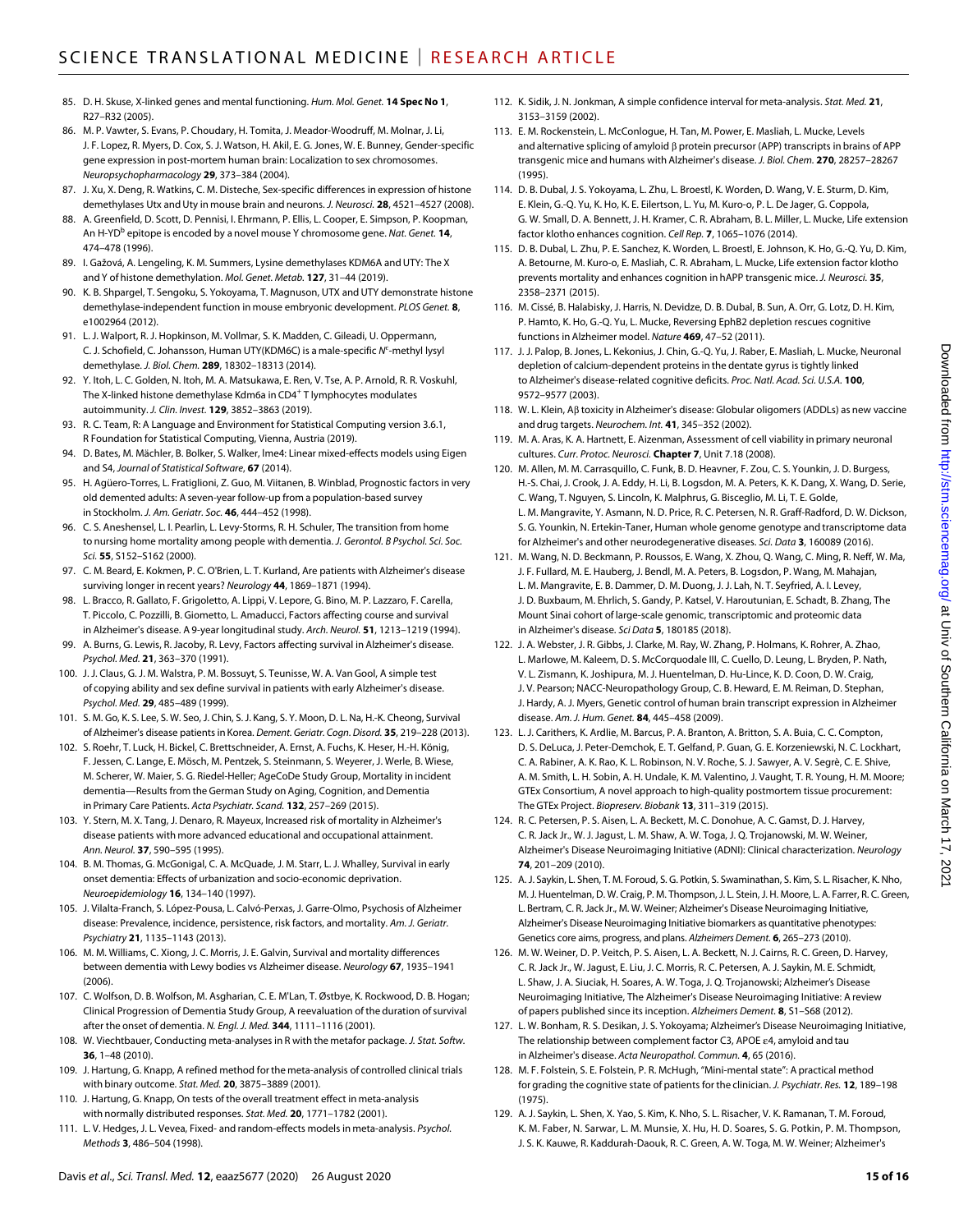Disease Neuroimaging Initiative, Genetic studies of quantitative MCI and AD phenotypes in ADNI: Progress, opportunities, and plans. *Alzheimers Dement.* **11**, 792–814 (2015).

- 130. H. Ongen, A. Buil, A. A. Brown, E. T. Dermitzakis, O. Delaneau, Fast and efficient QTL mapper for thousands of molecular phenotypes. *Bioinformatics* **32**, 1479–1485 (2016).
- 131. GTEx Consortium, Human genomics. The Genotype-Tissue Expression (GTEx) pilot analysis: Multitissue gene regulation in humans. *Science* **348**, 648–660 (2015).
- 132. M. D. Robinson, A. Oshlack, A scaling normalization method for differential expression analysis of RNA-seq data. *Genome Biol.* **11**, R25 (2010).
- 133. O. Stegle, L. Parts, R. Durbin, J. Winn, A Bayesian framework to account for complex non-genetic factors in gene expression levels greatly increases power in eQTL studies. *PLOS Comput. Biol.* **6**, e1000770 (2010).
- 134. F. A. Wright, P. F. Sullivan, A. I. Brooks, F. Zou, W. Sun, K. Xia, V. Madar, R. Jansen, W. Chung, Y.-H. Zhou, A. Abdellaoui, S. Batista, C. Butler, G. Chen, T.-H. Chen, D. D'Ambrosio, P. Gallins, M. J. Ha, J. J. Hottenga, S. Huang, M. Kattenberg, J. Kochar, C. M. Middeldorp, A. Qu, A. Shabalin, J. Tischfield, L. Todd, J.-Y. Tzeng, G. van Grootheest, J. M. Vink, Q. Wang, W. Wang, W. Wang, G. Willemsen, J. H. Smit, E. J. de Geus, Z. Yin, B. W. J. H. Penninx, D. I. Boomsma, Heritability and genomics of gene expression in peripheral blood. *Nat. Genet.* **46**, 430–437 (2014).

**Acknowledgments:** We thank S. Cheung for quantification of plaque data, C. Chen for cryostat sectioning of brains, and S. Gupta for assistance with R programming. Data used in this article were obtained from the ADNI database [\(adni.loni.usc.edu](http://adni.loni.usc.edu)). As such, the investigators within the ADNI contributed to the design and implementation of ADNI and/or provided data but did not participate in the analysis or writing of this report. A complete listing of ADNI investigators is found at [http://adni.loni.usc.edu/wp-content/uploads/](http://adni.loni.usc.edu/wp-content/uploads/how_to_apply/ADNI_Acknowledgement_List.pdf) [how\\_to\\_apply/ADNI\\_Acknowledgement\\_List.pdf.](http://adni.loni.usc.edu/wp-content/uploads/how_to_apply/ADNI_Acknowledgement_List.pdf) **Funding:** Primary support for mouse studies and human analyses was provided by NSF grant 1650113 (E.J.D.); NIH grants NS092918 and AG034531 (D.B.D.), AG049152 and AG062588 (J.S.Y.), GM128431 (B.P.), and CTSI UL1 TR000004 (I.L.); the Larry L. Hillblom Foundation (L.W.B. and J.S.Y.); the Coulter-Weeks Foundation (D.B.D.); the Bakar Family Foundation (D.B.D.); the American Federation for Aging Research (E.J.D. and D.B.D.); and the Glenn Foundation for Medical Research (D.B.D.). Additional support was provided by NIH grants AG023501 (B.L.M.); NS043196 and HD076125 (A.P.A.); AG011385 and NS065780 (L.M.); P30AG10161, R01AG15819, and R01AG17917 (D.A.B.); U01AG46152 and U01AG61356 (P.L.D.J. and D.A.B.); R01AG36836 (P.L.D.J.); and AG062234 and AG062629 (J.J.P.). Data collection and sharing for this project was funded by the Alzheimer's Disease Neuroimaging Initiative (ADNI) (NIH grant U01 AG024904) and DOD ADNI (Department of Defense award number W81XWH-12-2-0012). ADNI is funded by the National Institute on Aging and the National Institute of Biomedical Imaging and Bioengineering and through generous contributions from the following: AbbVie, Alzheimer's Association, Alzheimer's Drug Discovery Foundation, Araclon Biotech, BioClinica Inc., Biogen, Bristol-Myers Squibb Company, CereSpir Inc., Cogstate, Eisai Inc., Elan Pharmaceuticals Inc., Eli Lilly and Company, EuroImmun, F. Hoffmann-La Roche Ltd. and its affiliated company Genentech Inc., Fujirebio, GE Healthcare, IXICO Ltd., Janssen Alzheimer Immunotherapy Research & Development LLC., Johnson & Johnson Pharmaceutical Research & Development LLC, Lumosity, Lundbeck, Merck & Co. Inc., Meso Scale Diagnostics LLC, NeuroRx Research, Neurotrack Technologies, Novartis Pharmaceuticals Corporation, Pfizer Inc., Piramal Imaging, Servier, Takeda Pharmaceutical Company, and Transition Therapeutics. The Canadian

Institutes of Health Research is providing funds to support ADNI clinical sites in Canada. Private sector contributions are facilitated by the Foundation for the NIH [\(www.fnih.org](http://www.fnih.org)). The grantee organization is the Northern California Institute for Research and Education, and the study is coordinated by the Alzheimer's Therapeutic Research Institute at the University of Southern California. ADNI data are disseminated by the Laboratory for Neuro Imaging at the University of Southern California. **Author contributions:** E.J.D. performed data acquisition, analysis, and interpretation of Kdm6a mouse data; L.B. analyzed sex bias, FCG, and XY\* mouse model data; S.A.-S. analyzed Kdm6a lentiviral cell culture and mouse data; K.W. analyzed FCG mouse data; L.W.B. performed human expression data and genetic data acquisition, analysis, and interpretation; E.M.-M. analyzed cell culture data; A.J.M. and G.-Q.Y. analyzed immunohistochemistry and A<sub>B</sub> enzyme-linked immunosorbent assay (ELISA) data; D.W. performed Aβ ELISA data acquisition and analysis and XY\* behavior, Kdm6a mouse polymerase chain reaction, Kdm6a mouse behavior data acquisition, and interpretation; K.C. and B.I.G. performed human mortality meta-analysis data acquisition, analysis, and interpretation; G.W. performed RNA FISH data acquisition, analysis, and interpretation; I.L. performed mouse mortality and behavior biostatistics and interpretation; N.D. performed sex bias mouse behavior data acquisition, analysis, and interpretation; D.K. performed immunohistochemistry and sex bias mouse behavior data acquisition, analysis, and interpretation; C.A.-B. performed biostatistics of human mortality meta-analysis and mouse behavior studies; C.C.W., B.L.M., D.A.B., and P.L.D.J. performed human data interpretation; J.A.H. performed lentiviral data interpretation and analysis; A.P.A. performed FCG and XY\* mouse model interpretation; J.J.P. performed hAPP mouse survival data acquisition and interpretation and mouse behavior data interpretation; B.P. performed FISH acquisition and analysis and Kdm6a mouse data interpretation; J.S.Y. performed human brain expression and human genetic data acquisition, analysis, and interpretation; L.M. performed sex bias, FCG, and XY\* mouse data interpretation; D.B.D. conceptualized and designed studies and performed mouse and human data acquisition, analysis, and interpretation. E.J.D., L.B., and D.B.D. wrote the original draft of the paper, and all authors reviewed and contributed to the final draft. **Competing interests:** D.A.B. has consulted for AbbVie Inc., Data Monitoring Committee, ABBV-8E12 Study and serves on the Scientific Advisory Board for Vigorous Minds Inc.; L.M. has consulted for Abingworth, Eisai, and Sangamo Therapeutics and serves on the Scientific Advisory Board for Alkahest, Arvinas Operations, Biogen, and Dolby Family Ventures; D.B.D. has consulted for Unity Biotechnology. The other authors declare that they have no competing interests. **Data and materials availability:** All data associated with this study are present in the paper or the Supplementary Materials. hAPP-J20 mice can be obtained from the Jackson Laboratory.

Submitted 19 September 2019 Accepted 21 January 2020 Published 26 August 2020 10.1126/scitranslmed.aaz5677

**Citation:** E. J. Davis, L. Broestl, S. Abdulai-Saiku, K. Worden, L. W. Bonham, E. Miñones-Moyano, A. J. Moreno, D. Wang, K. Chang, G. Williams, B. I. Garay, I. Lobach, N. Devidze, D. Kim, C. Anderson-Bergman, G.-Q. Yu, C. C. White, J. A. Harris, B. L. Miller, D. A. Bennett, A. P. Arnold, P. L. De Jager, J.J. Palop, B. Panning, J. S. Yokoyama, L. Mucke, D. B. Dubal, A second X chromosome contributes to resilience in a mouse model of Alzheimer's disease. *Sci. Transl. Med.* **12**, eaaz5677 (2020).